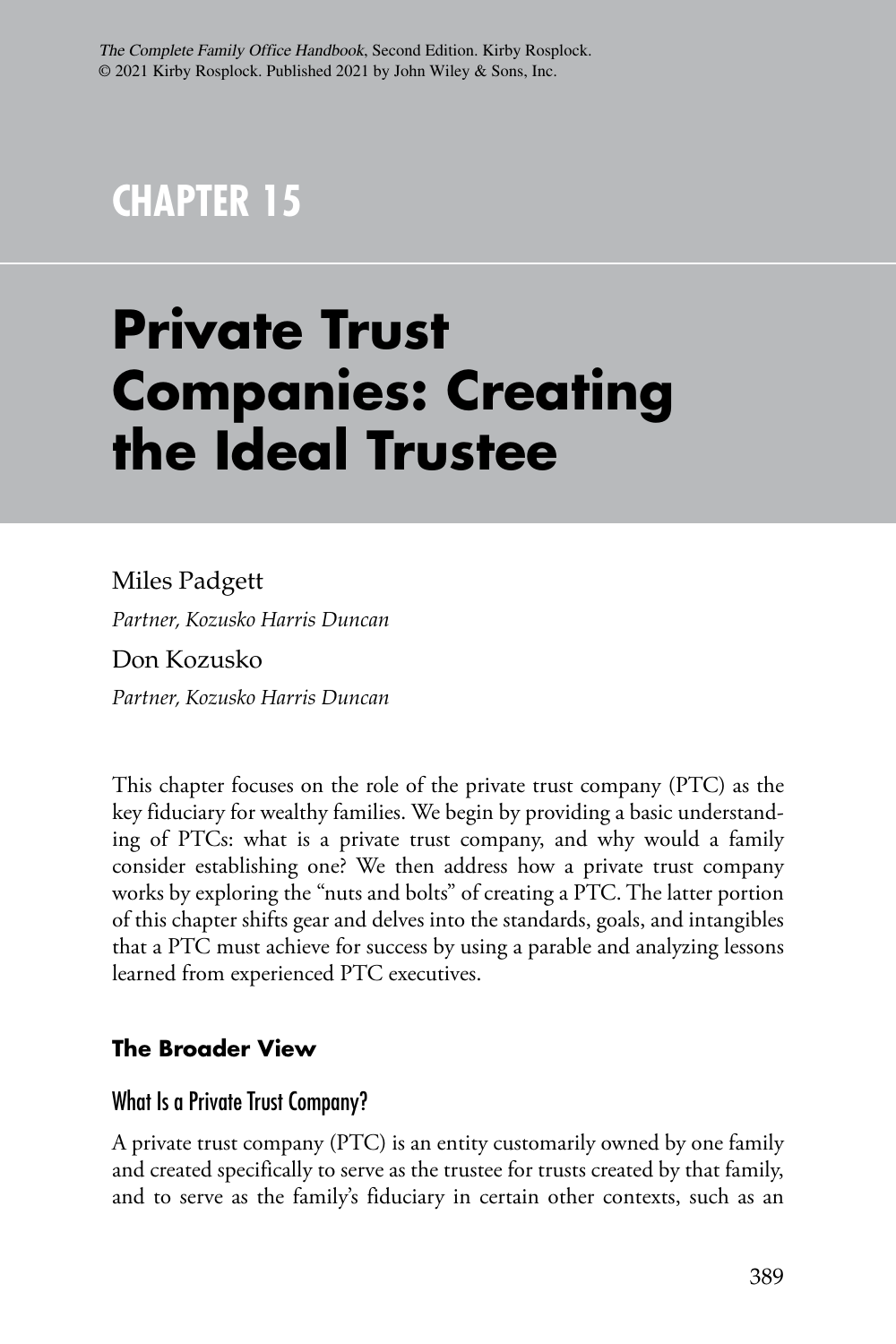executor of a family member's probate estate or as the guardian for an incompetent family member. A PTC is typically structured to look like, and function as, a state law corporation, even though in most cases in the US, a PTC is chartered as a state law limited liability company.

A PTC is typically organized to function as if it were a commercial trust institution, governed by a board of directors and managed by them through the use of board committees such as a trust committee, audit committee, and investment committee, and through delegation to officers, such as a president, vice president, senior trust officer, compliance officer, etc. Graphically, this resembles the following (see Figure 15.1):

**FIGURE 15.1** Example of Private Trust Company Governance Structure



Source: © 2016 Kozusko Harris Duncan

# What Are the Differences Between a Private Trust Company and a Commercial Trust Company?

Readers may be fairly familiar with commercial trust companies: financial institutions that are (i) licensed, or "chartered," by either a state or the Office of the Comptroller of the Currency, (ii) subject to regulation by state or various federal agencies, or both, and (iii) authorized to conduct trust business with the general public. In contrast, a PTC is legally authorized to conduct trust business generally with only one family.

As a practical matter, a commercial trust institution and PTC operate similarly. Both entities' operations involve: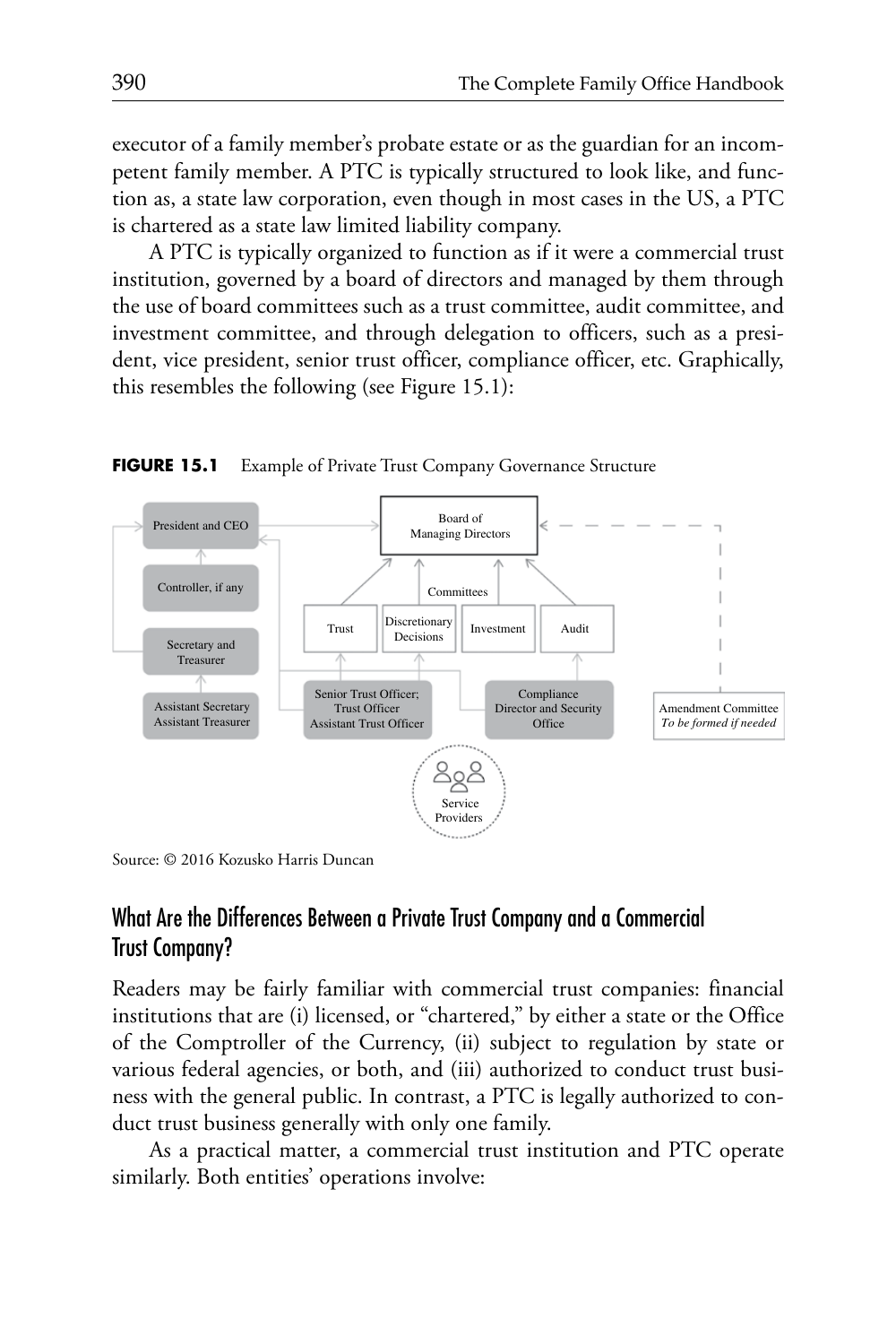- An Audit Committee that is responsible for annual audits of the trust company's financials and ensuring compliance with the company's expressed fiduciary processes;
- An Investment Committee that sets investment strategy for the trust company's trust clients and vets investment solutions to implement that strategy;
- A Trust Committee that oversees trust company operations to ensure that they are occurring in proper fashion and that the details of trust client matters are accomplished appropriately and timely (e.g., ensuring the preparation and timely filing of tax returns for trust clients);
- Company officers to execute routine activities, vet prospective clients and client transactions for regulatory compliance, etc.; and
- A Board of Directors to oversee all of the company's operations and set strategy for the trust company.

The primary operational difference consists of the use of a committee in a PTC that makes certain tax-sensitive decisions, such as over discretionary distributions.<sup>1</sup> As implied, that committee is designed to insulate family members from adverse transfer tax results described in guidance from the Internal Revenue Service,<sup>2</sup> but more importantly, that committee provides structure and discipline, as well as flexibility, for the process of making distribution decisions for trust beneficiaries. This function is discussed later in this chapter.

Another difference between a PTC and a commercial trust company is that, while both types of trust institutions make strategic-level investment decisions for their clients' trusts (primarily long-term asset allocation) through an Investment Committee, a PTC family's family office is customarily tasked with execution of that investment strategy, either itself or as a manager of managers, again pursuant to a written agreement (either with the PTC or a trust client itself). Furthermore, back-office functions of a PTC can be performed through a combination of a part-time PTC officer being assigned such tasks in conjunction with delegation (by contract) to a service provider, either the family's family office or a third-party professional firm. In a commercial trust company, most if not all operational functions are performed inhouse. In summary, while both PTCs and commercial trust companies make important fiduciary decisions for their trust clients related to distributions, investment strategy, and so on, unlike a commercial trust company, a PTC looks primarily to others to do the majority of the work required to execute those decisions.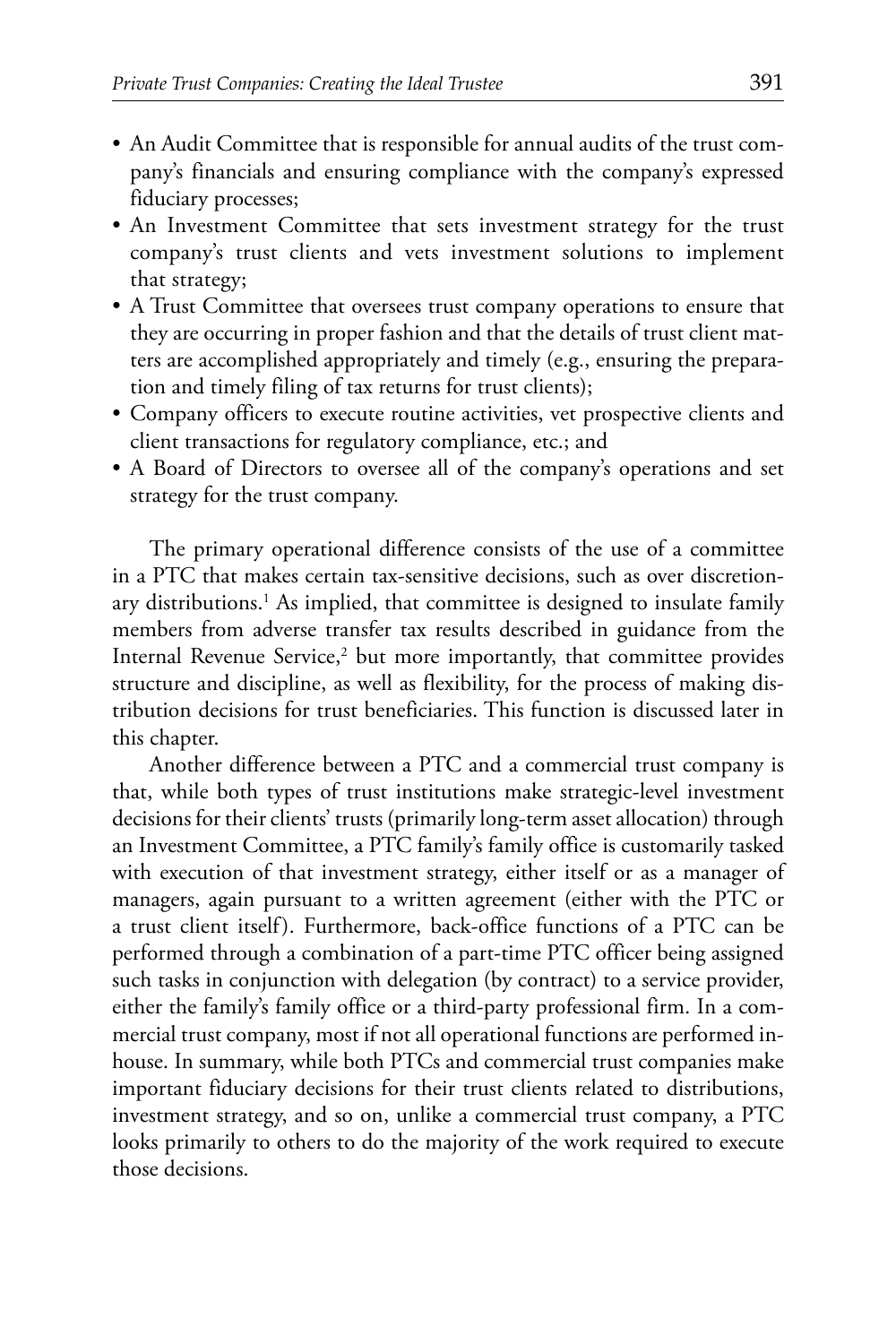# Why Do Families Consider Creating a PTC?

Being responsible for the management and operations of a family-owned financial institution is usually the last thing that senior family members would volunteer to undertake. They correctly suspect that forming a PTC, and managing its operations, requires substantial resources in time and capital, as well as effort. Despite such misgivings, families create PTCs because senior family members and their advisers recognize that there is usually a need to do several of the following:

- Maintain family's control over the family's business in either private (resisting sale) or public contexts
- Attract, retain, and provide for the succession of capable individuals and advisors, particularly liability protection
- Take command of services provided to the family's trusts and their beneficiaries
- Change state fiduciary income tax situs of trusts (for US families)
- Change administrative or substantive law, or both, that govern family trusts
- Maintain family's control over the family's wealth by consciously and systematically addressing the causes of long-term decline, namely minimizing family dissension and avoiding fragmentation of asset management
- Implement coordinated risk management by the family concerning both fiduciary and investment decisions, in part to maintain higher concentrations of illiquid (higher risk/return) assets

Of those, the best reasons to create a PTC are the final two points: (1) maintaining family control of assets and (2) implementing coordinated risk management. Those two items overlap, and both depend upon the family's ability to create and maintain a system for family decision-making that is supported by the family and increases family member engagement and facilitates family member development.

# What Are the Key Considerations to Be Addressed Prior to Pursuing a PTC?

Before addressing certain practical aspects of creating a PTC, we should identify two criteria that will indicate whether a PTC will be a suitable choice for the family trusts: (1) cost and (2) commitment to the process required to operate what is technically a financial institution (albeit family controlled).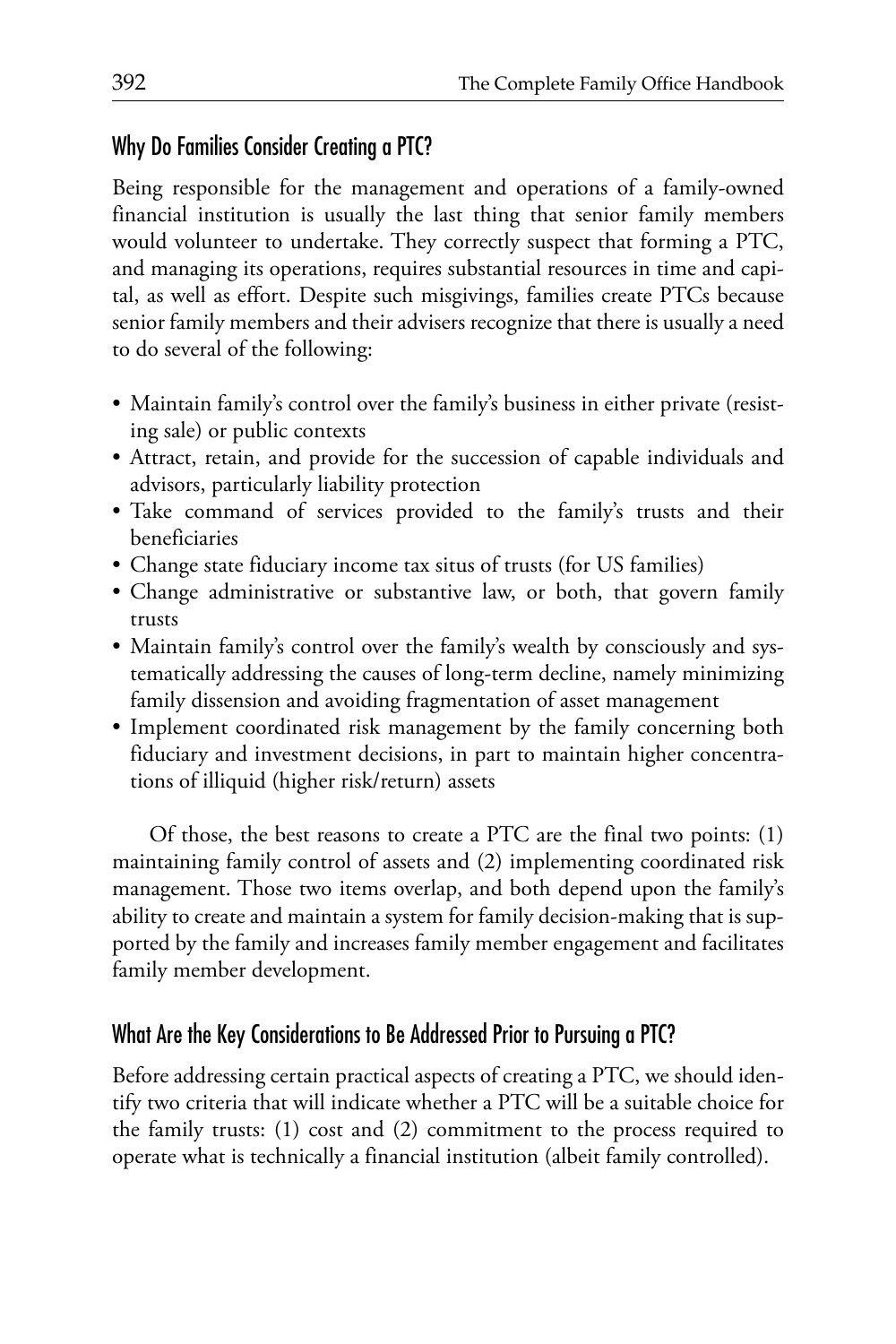#### *What Are the Costs?*

While the expense of creating a PTC and the cost of its operations, as described below, may seem prohibitive for many families, the required asset base is not as high as one might imagine. While much depends of course upon the circumstances of a particular family and its trusts in question, our rule of thumb concerning the asset base required to justify a PTC is the following:

- Between \$100 and \$250 million of collective family assets is enough for an exceptionally motivated and unified family that sees a PTC as the only possible way to achieve adequate control over management of trust assets or to obtain one or more other primary benefits of a PTC.
- \$500 million is more typical and generally sufficient to justify a PTC's expense for a family seeking to obtain the benefits of a PTC with a more customary level of commitment to family-wide goals.
- \$1 billion (or more) makes the costs of properly operating a PTC a rounding error on the family's P&L for each year, and is, as some have said, a "no-brainer" as to the cost issue.

More specifically, the soft-dollar costs of doing the internal work necessary to vet the concept and to participate with external counsel and other advisers in the creation process varies greatly and is not quantifiable (with confidence), given current available data. Nevertheless, anyone who has ever been involved in this process can attest to the fact that those costs are significant. However, while this is not a marketing piece for the legal community, it should be noted that engaging experienced legal counsel early in the vetting process can materially reduce the soft-dollar costs of many families. Experienced counsel can help families conclude that they are not suited for a PTC far earlier than they would reach that conclusion themselves, and for those families that are suitable, can narrow the range of issues for them to consider in the vetting process to those that are most important. Accordingly, applying resources to engage outside counsel early in the process is money wisely spent.

As for hard-dollar costs, our experience has been that the out-of-pocket expense to create a PTC varies widely, between \$100,000 and \$500,000 for the entire process, and depends among other things upon:

- Whether the PTC will be licensed and regulated by a state;
- The efficiency with which the family and its close advisors participate in the creation process;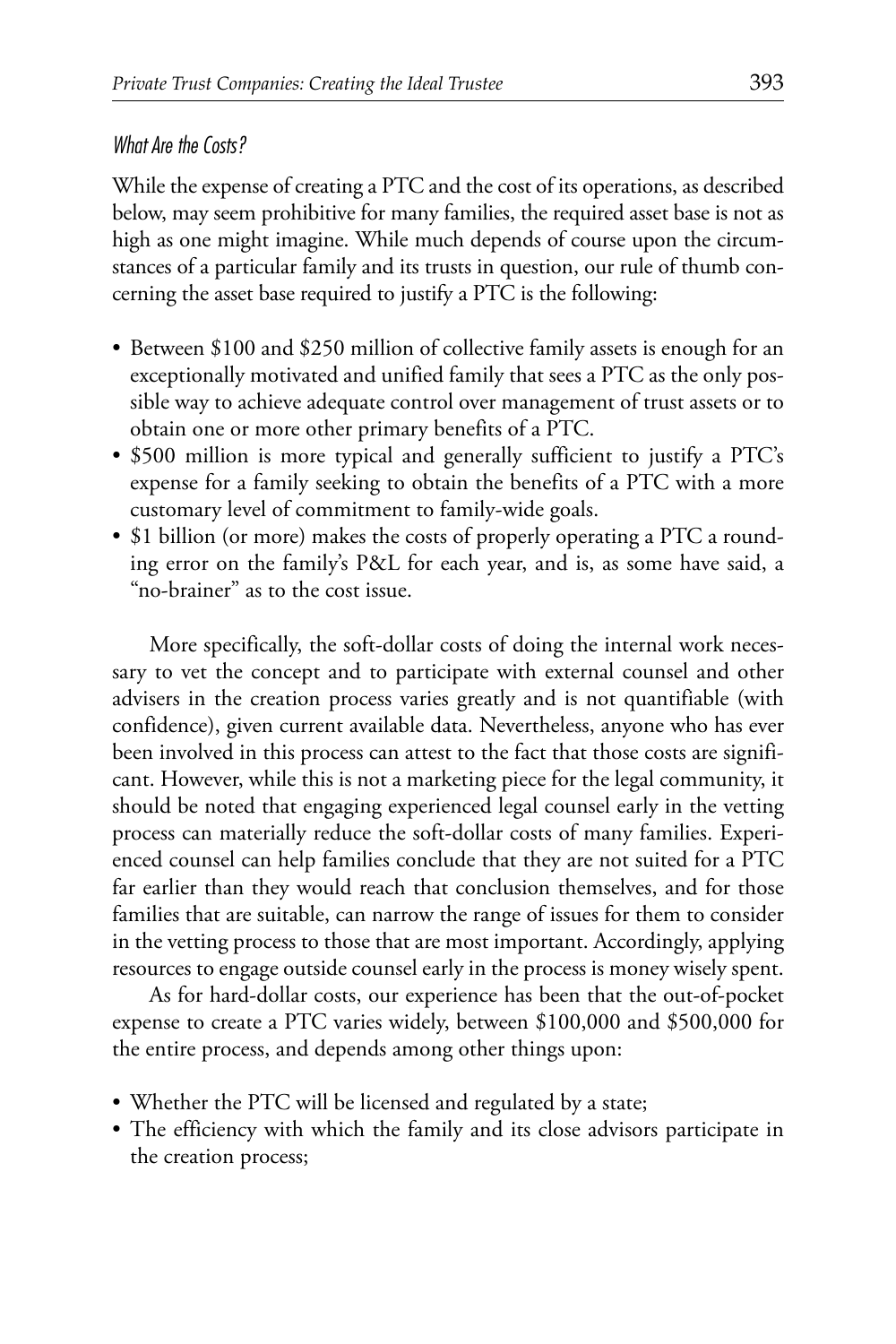- How complex the family's current trust and investment situation is; and
- Most importantly, whether the family's governance system will be designed and implemented at the same time as the PTC, and the complexity of that system.

Fortunately, those costs are materially within the control of the family.

As for operating a PTC business, to do so properly requires between \$75,000 and \$125,000 annually for most families. This figure consists primarily of insurance, office space, travel, regulatory fees, proper audits, and a required local, part-time employee. However, that figure excludes other personnel costs and the costs of investing, but those excluded costs are of course present regardless of whether a PTC is used and depend on the family's exact situation and needs.

#### *Is There Commitment to Process?*

More important than costs and the required asset base, however, is the required commitment to conduct operations properly and to prioritize the *process* of decision-making *over* the decisions themselves. It is axiomatic in the trust legal world that trustees are not liable for bad results; they are liable for failures of process. This concept is particularly acute in a PTC.

Whether a family will be sufficiently dedicated to proper process requires some soul-searching by a family and its trusted advisors prior to embarking on the journey. Unlike investing, there is nothing interesting and engaging about following proper fiduciary process. "Proper process" seems like a euphemism for what is bureaucratic and boring. Most fear process, believing that it will be overly restrictive and constraining; the reality, however, is that process gives order, sets boundaries and expectations, and can help when precedents are achieved. Truth be told, successfully pursuing proper process will likely result in non-events. In other words, the voyage will not be notable for including memorable bad events; if the sailboat avoids the reef, the passengers do not notice.

Accordingly, PTC management and the family must be prepared, at the outset, to perform the hard work and to allocate the necessary resources (not only financial but also intellectual and especially emotional) to prioritizing process, and without expecting to receive much recognition for doing so. However, despite the fact that process is hard and that there is little glamour in doing it well, many families come to realize that when approached as a series of small tasks and steps, the challenge of the required commitment to process becomes quite doable.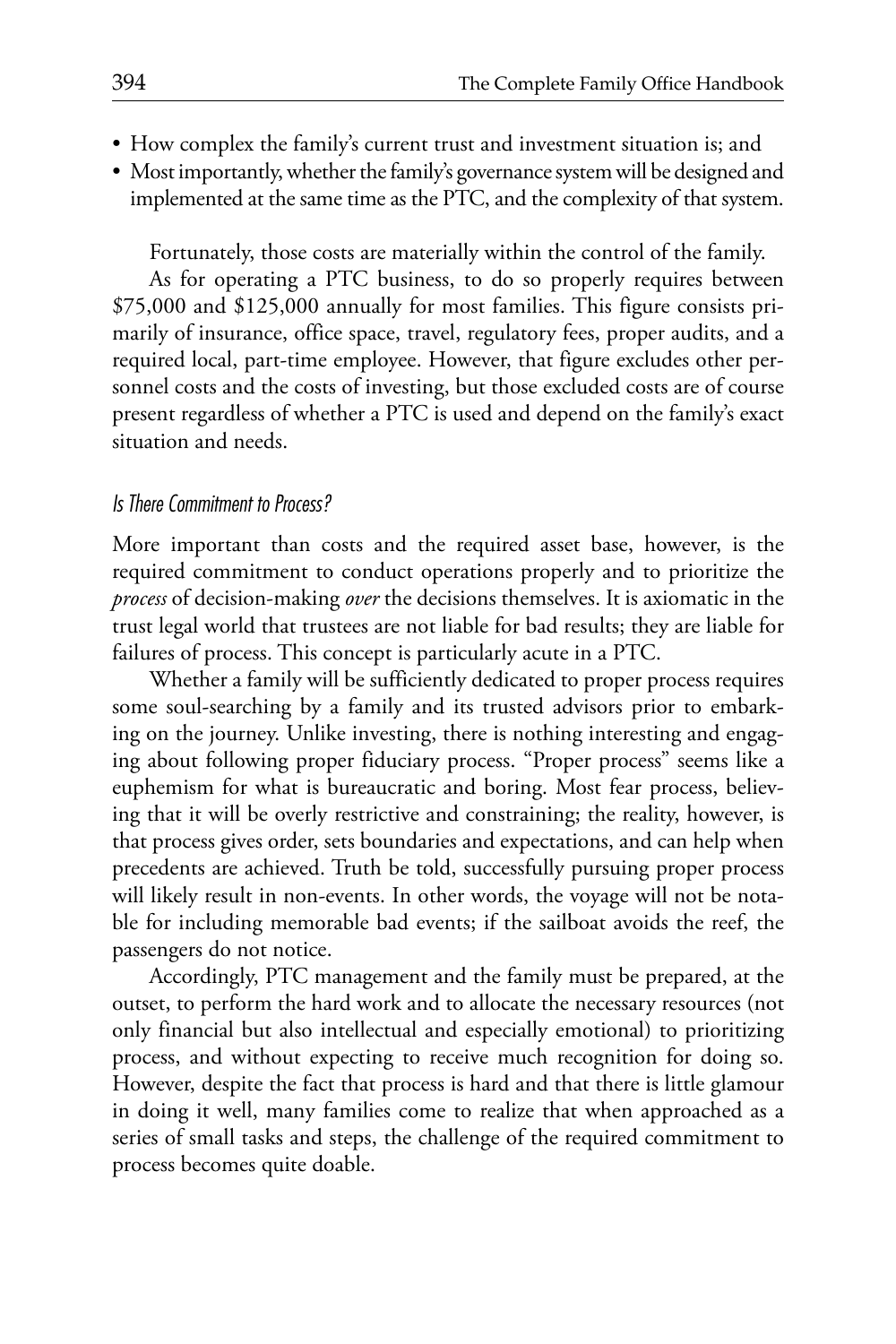#### *What Are the Alternatives?*

For those families for whom cost and required commitment for a PTC are problematic, they are left with few alternatives. In brief, those consist of:

- *Commercial Trust Companies:* For some families, this is an acceptable solution, but for most legacy families, the reason they are considering a PTC is dissatisfaction with their current commercial trust company. The advantages (e.g., professionalism, logical decision-making, good compliance, and administrative hygiene, etc.), and disadvantages (risk intolerance, poor service, oriented towards profit for the institution, bureaucratic, etc.) of utilizing a commercial trust company are well known, and so will not be explored here.
- *Individual Trustees:* Individuals have historically been the solution for wealth creators, and for those members of legacy families who were of the Baby Boom generation and older. Those persons utilized their trusted advisors, employees, and family members to serve as fiduciaries for family trusts. Of course, the most significant challenge to this approach is obvious: mortality. The need for a successor to a deceased or retiring individual inevitably arises, but in today's environment, knowledgeable and capable individuals who in the past would have agreed to be successors are now highly reluctant to accept such roles due to potential liability and other drawbacks.

Less obvious is the challenge presented by an individual who is declining slowly due to age; that person poses an underappreciated yet significant risk to trusts because, in our experience, they become disinterested and less than capable as time progresses but fail to recognize the need to retire from the position until a material mistake has been made.

Finally and with greater frequency these days, the younger generations typically are dissatisfied with the individuals chosen by the prior generations, either because of an inherent distrust of "dad's trustee" or a demonstrable lack of rapport (and often respect) between the trustees and the younger generation beneficiaries. All of this is not to say that using individual trustees is doomed to failure; there are many instances when that structure works perfectly well, but our experience over the past 40 plus years tells us that such positive outcomes, in the long run, are becoming rare.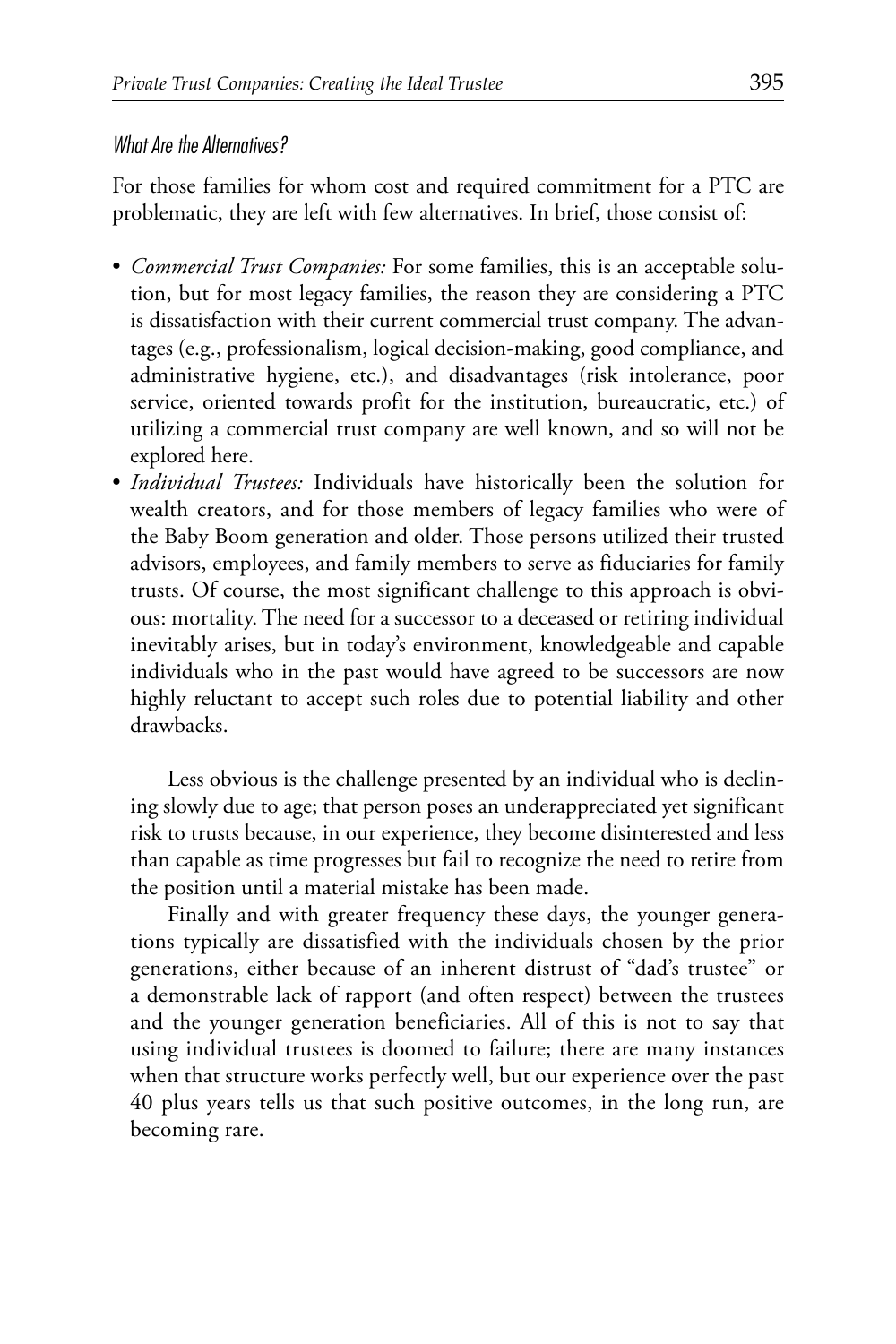• *Directed Trusts:* In short, certain states allow the trustee's role to be divided by the trust agreement. In such agreements, the trust's fiduciary functions are allocated among multiple fiduciaries so that the responsibility for each such function is allocated exclusively to one (or more) rather than all of the fiduciaries. For example, an Investment Director (the labels are not important) can be empowered to give instructions to an Administrative Trustee as to investment decisions, and the Administrative Trustee is required to execute those instructions, all the while being absolved of responsibility for failures of the investments; that responsibility lies solely with the Investment Director. Similarly, a Distribution Director can direct an Administrative Trustee as to distributions, with the same effect.

For certain situations, the directed trust structure is a good solution. For example, the directed trust structure works well for a family that has only a handful of trusts, rather than scores of them. Or, it fits if a family wants to control only one aspect of a trust, such as investments, but is otherwise satisfied with their corporate trustee as to administrative matters and distributions. In those cases, the structure works well.

However, we have observed that the risks and challenges of such multiparticipant trust structures are often underappreciated or not recognized whatsoever. For those families that have a material number of trusts, the process of managing a multi-participant structure for each of those trusts is not simpler than using a private trust company. While there are different labels to the participants ("Investment Directors" rather than "Investment Committee," "Distribution Directors" rather than "Discretionary Distribution Committees," etc.), the same volume and types of information are required to be collected, processed, disseminated, and recorded, and the same work and hard decisions have to be made to do it well. In reality, the process may be more complicated when:

• No one knows where the various fiduciaries (e.g., the Distribution Director) of a directed trust are located sufficiently for a state to assess an income tax. If there are three members of the Distribution Director, for example, situs for state income tax purposes could be any of the states of residence of those three individuals or it could be the state where those three individuals meet to make decisions (if indeed they always meet together in the same state). Contrast that with a distribution committee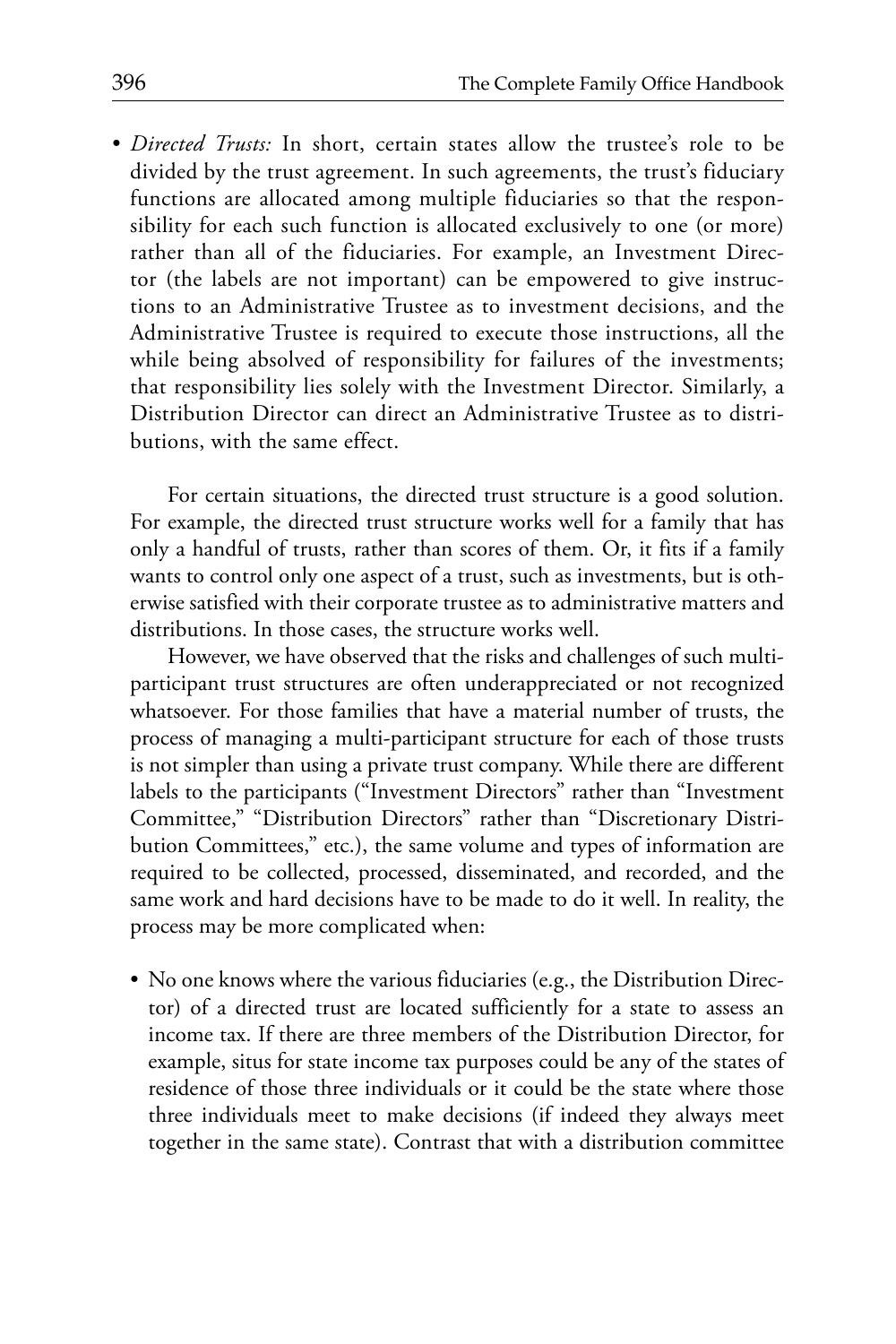that is a creature of a state-law entity. There are decades of legal precedents where a committee of a corporate board is located, and it is not per se the state of residence of any one or more of the board members.

- Except for lawyers who draft multi-participant trust structures well, few people appreciate the difficulty of getting the internal governance of a directed trust correct, until a problem becomes apparent. A simple example would be: If the Distribution Director wishes to make a distribution for a beneficiary but the Investment Director refuses to raise the cash needed because doing so would necessitate selling assets during a market decline . . . whose determination trumps? Matters such as this are not an issue in a PTC because the committee structure of a PTC is able to rely on customs built over the last 170 years for state law corporations, as well as state statutes, regarding internal governance procedures and authority. In other words, the PTC, inherently, imposes structure on internal activities and governance due to its entity nature, applicable laws, and the customs present in the commercial trustee industry, whereas in directed trusts that structure has to be imposed by each and every trust document with the result that consistency over time is often difficult to achieve.
- With a PTC, there is an entity wrapped around the fiduciary activities being conducted by the individuals involved in trust administration. In the case of litigation against an individual involved in such administration, this creates two advantages over a multi-participant (directed) trust. First, the wrapper itself provides a liability shield. Secondly, a trust might procure insurance for a trustee to protect the trustee from claims of breach of fiduciary duty, but that is different than the wrapper *itself* providing a liability shield. In the context of a PTC as compared to insurance, there is no dispute as to whether something is a "covered claim" or whether the deductible has been met. Moreover, we are unaware of any litigation that has tested, and approved, the use of trust assets to pay for insurance against the trustee's negligence. We do know, however, that an entity (the PTC) serving as trustee can use its own assets to buy insurance for itself.

Thus, as a general rule, directed trusts can be a good solution for a limited number of families who have a small handful of large trusts, but are not the optimal solution for families with dozens or scores of trusts. More importantly, even in those cases where a directed trust is appropriate, there are still drawbacks that should be appreciated fully and that are not present in the context of PTC entity.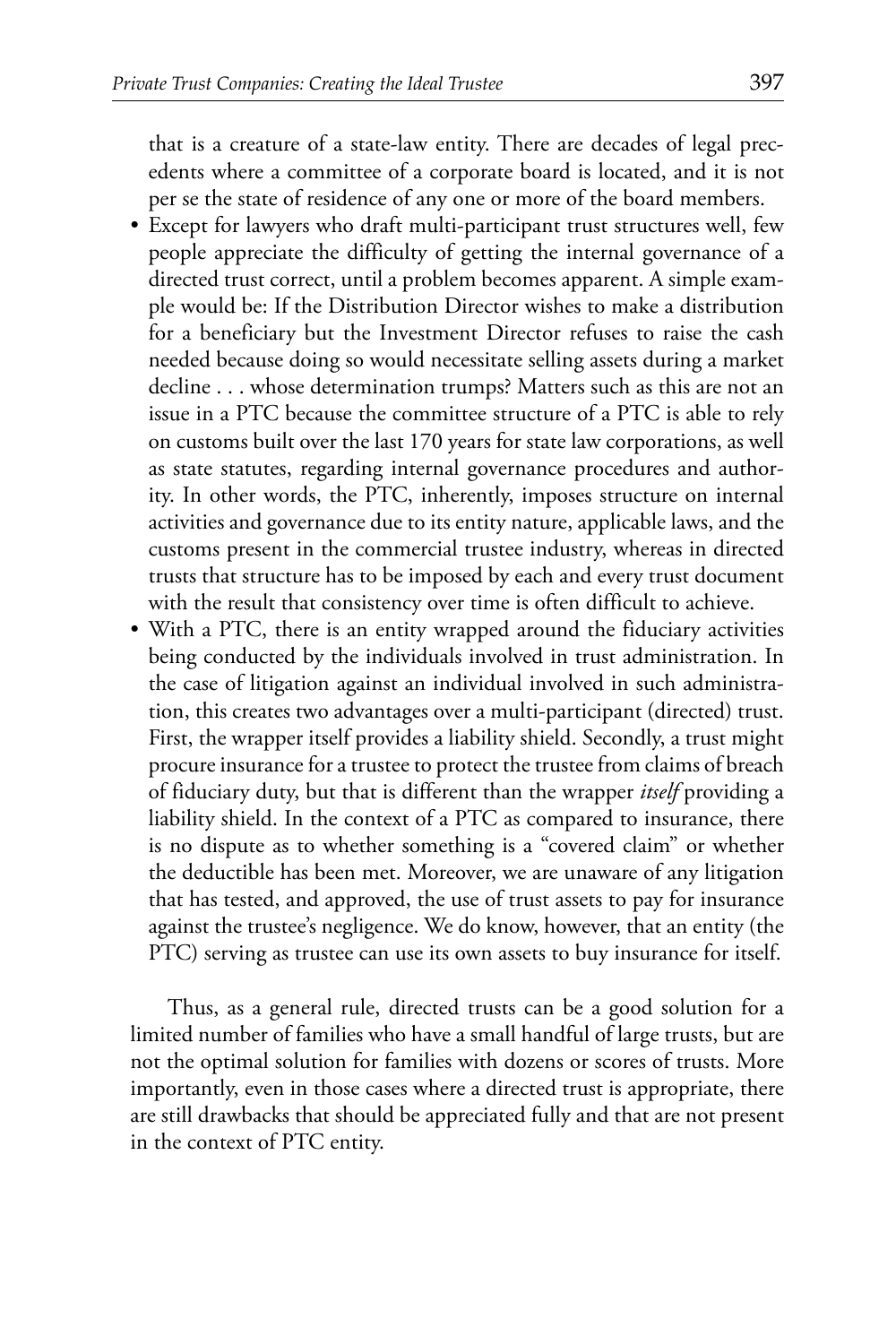# **Steps to Creating a PTC**

Once a family has determined that its needs and resources justify the creation of a PTC, and that the alternatives are not feasible or palatable, then the family is immediately faced with an overarching, practical question: In which jurisdiction should the PTC be located? The choice will affect how efficiently and effectively the trust company performs important trust company activities, conducts actual operations in some circumstances, manages risk, and addresses the inevitable challenges. Those factors can be organized into the following areas:

- *Regulatory Regime:* Whether the PTC must be primarily concerned with being regulated by the US Securities and Exchange Commission (SEC) or a state banking agency, or what is required not to be regulated by those agencies?
- *Geographic Convenience:* How much travel will be required and how much travel is palatable to senior management?
- *Substantive Trust Laws:* What are the laws governing the administration of trusts for which the PTC serves as trustee and the interpretation of those trusts, as well as the determination of the property interests of the beneficiaries?
- *Substantive Trust Company Laws:* How demanding are the banking laws governing the PTC itself and its operations?
- *Public Policy Milieu:* How responsive and robust is the judicial and legislative systems in the jurisdiction of the PTC?
- *Tax Laws Impacting the Entity and Trusts It Administers:* How costly is the tax drag to operate the PTC in a jurisdiction and for a trust to be tax resident in that jurisdiction?

# Choice of Regulatory Regime

Almost all PTCs provide investment advice as defined by the US Securities and Exchange Commission (SEC), whether in the basic form of making recommendations to the PTC's clients regarding where to park cash temporarily or in the form of full-blown investment advisory services to trusts and family members, such as asset allocation, stock selection, and manager due diligence. Because most families determine that they wish to have as little regulation as possible, the family's proposed PTC must conform to the requirements of the SEC's "singlefamily office rule" (SFO Rule).<sup>3</sup> If the proposed PTC's activities can conform to that rule and thus the PTC does not need a license issued by a state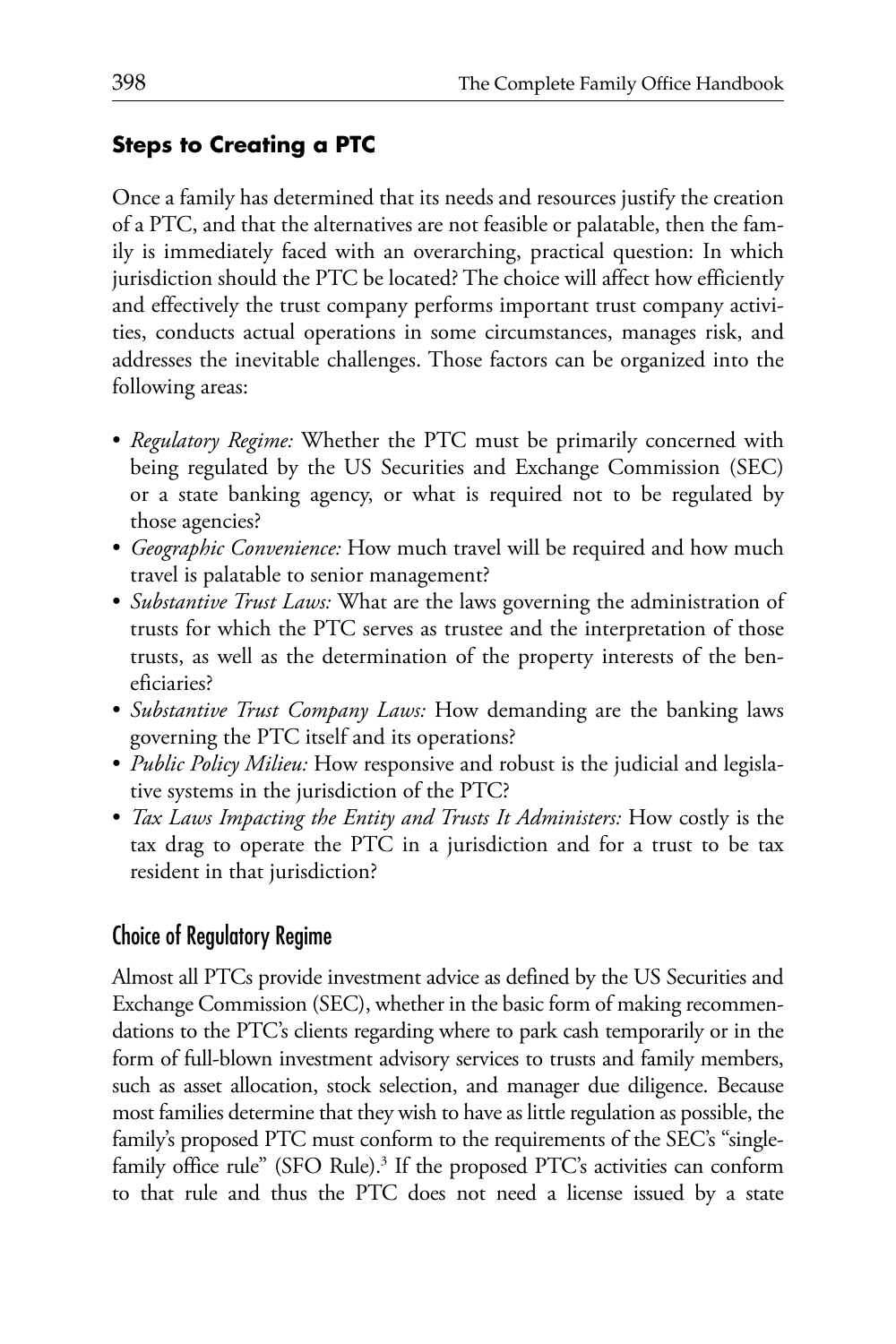banking regulator, this will narrow the selection of the possible jurisdictions for the PTC because only a handful of states permit unlicensed PTCs.<sup>4</sup>

If, however, the proposed PTC's activities cannot conform to the SFO Rule (e.g., because the intended clients of the PTC exceed those permitted under the SFO Rule), then a family must abandon pursuing an unlicensed PTC and must choose between having the PTC's investment advisory activities, either regulated directly by the SEC (or the applicable state securities regulator) as a registered investment adviser or regulated by a state banking regulator as a licensed trust company.<sup>5</sup> Being regulated by a state banking authority is a way to avoid direct oversight by the SEC (or applicable state securities agency), because there is an exclusion from being considered an investment adviser under the US Investment Adviser Act of 1940 for "banks" (including trust companies) that are licensed by a state banking authority and in fact examined by it.6 Thus, if a PTC cannot meet the requirements of the SFO Rule, then the PTC can be licensed by a state banking authority as a state trust company. In those situations, where the PTC would otherwise be forced to register as an investment adviser (either with the SEC or the applicable state securities agency), being a licensed state trust company allows the PTC to avoid registration as an investment advisor in exchange for regulation and examination by state banking authorities.

At this stage, there is a single logical question for a family contemplating a PTC that will not meet the requirements of the SFO Rule: *Will regulation by the SEC (or state securities agency) be equally (or less) burdensome as regulation by a state banking authority?* The simple answer is "no, it will not." The SEC does not care about the success or financial health of registered investment advisers; instead the SEC only cares about whether it is "protecting investors" based on the SEC's view of what is in investors' best interests. In contrast, bank regulators must care about the safety and soundness, which includes financial well-being of regulated entities not only as their mission but also as a practical matter: If a regulated state trust company fails, the state banking regulator has full responsibility for dealing with the failure. This leads to state banking regulators seeking to be helpful to their regulated institutions as long as they have confidence in management. Most regulated PTCs find that the banking regulators are in fact helpful to them in understanding how to operate a trust company and the applicable standards and practices of trustees. After advice, families in this situation almost always prefer to be regulated by a state banking authority.

Accordingly, when seeking a license from a state banking agency, selection of the jurisdiction becomes even more important because the family is really choosing the regulatory team that will oversee the operations of the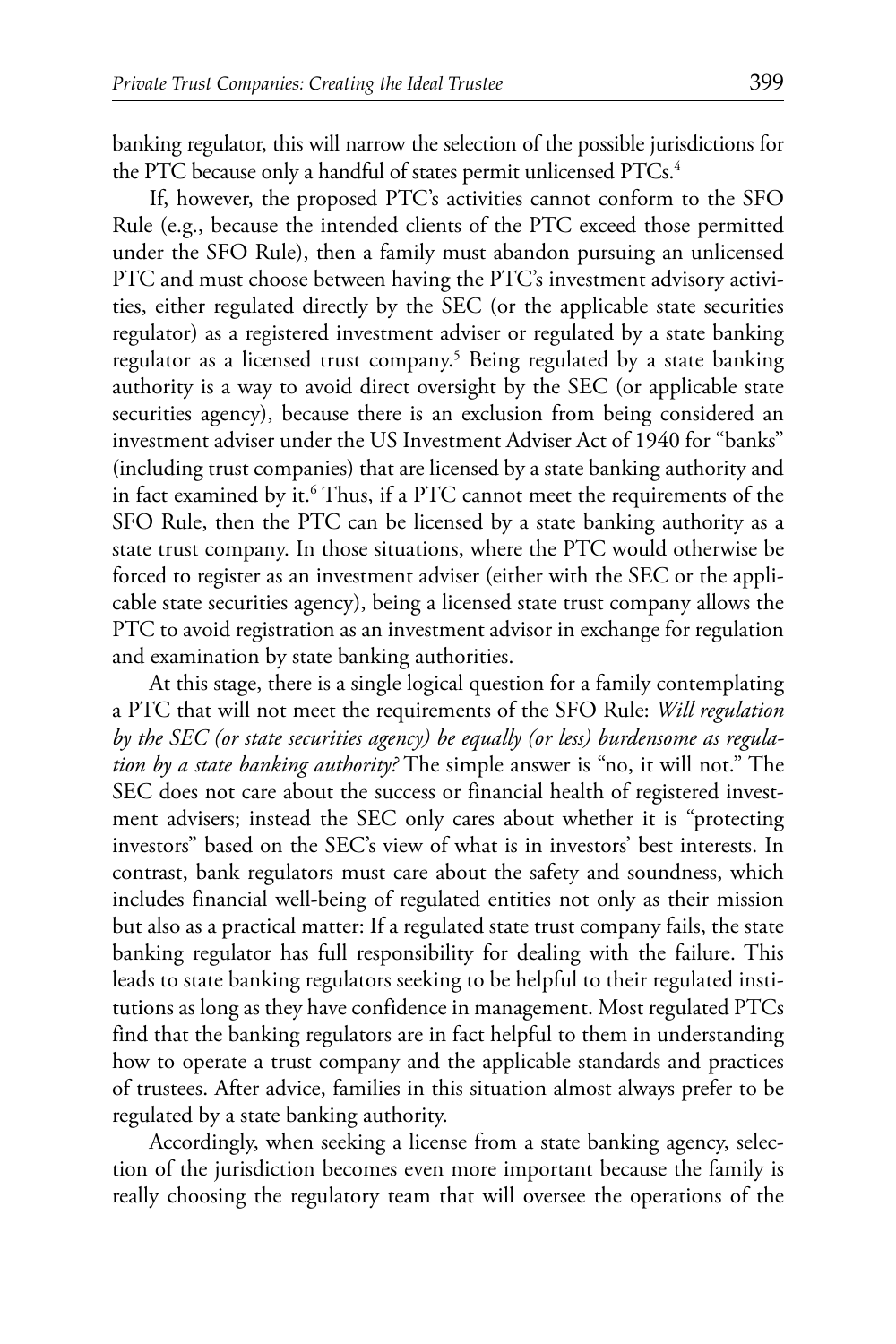proposed PTC, that is, the team that will "examine" the PTC's operations. As one can imagine, there is significant disparity between regulatory teams of the various US states whose laws permit PTCs; in other words, some state banking authorities are more helpful and less demanding than others:

- For example, at least one US state specifically examines a licensed PTC not for safety and soundness, but only for qualification as a "family trust company" under that state's statute; thus, even though a PTC would hold a license to conduct a trust company business from that state's banking agency, that PTC by definition cannot avail itself of the above described exclusion from securities regulation as an investment advisor.<sup>7</sup>
- Other states are quite interested in assisting PTC management in running a better trust company business for the family and so try to be helpful whenever possible with advice and forgiveness of the occasional straying from standard commercial trust company operating procedures.

Accordingly, selection of the jurisdiction from which to seek a license is important in part because it is essentially the choice of the PTC's regulatory partner.

#### Geographical Convenience

Inherent in the choice of jurisdiction is the practical consideration of how much the family and its advisors are willing to travel. At a minimum, they will be required to travel to the jurisdiction of choice at least once, and in some cases, sometimes multiple times per year, to conduct the business of managing a PTC.8 We advise our clients that all true fiduciary actions (e.g., board and committee meetings in which decisions about trust distributions, investment policy, etc. are made) must occur in the situs jurisdiction.9 Also permitted are such activities when conducted from a trust office not in the situs jurisdiction but in a jurisdiction that has approved specifically the opening of a trust office by the PTC at issue. We strongly advise our clients not to conduct material fiduciary activities outside of those two locations, because doing so runs the risk of the jurisdiction where such activities in fact take place viewing the PTC as conducting a trust business in that jurisdiction without legal authority and contrary to that state's law. Indeed, conducting such activities without legal authority oftentimes carries a substantial civil penalty and sometimes a criminal one.10 Suffice it to say that being physically in the proper jurisdiction to execute certain activities and the related willingness to travel are real, practical issues to be considered by a family.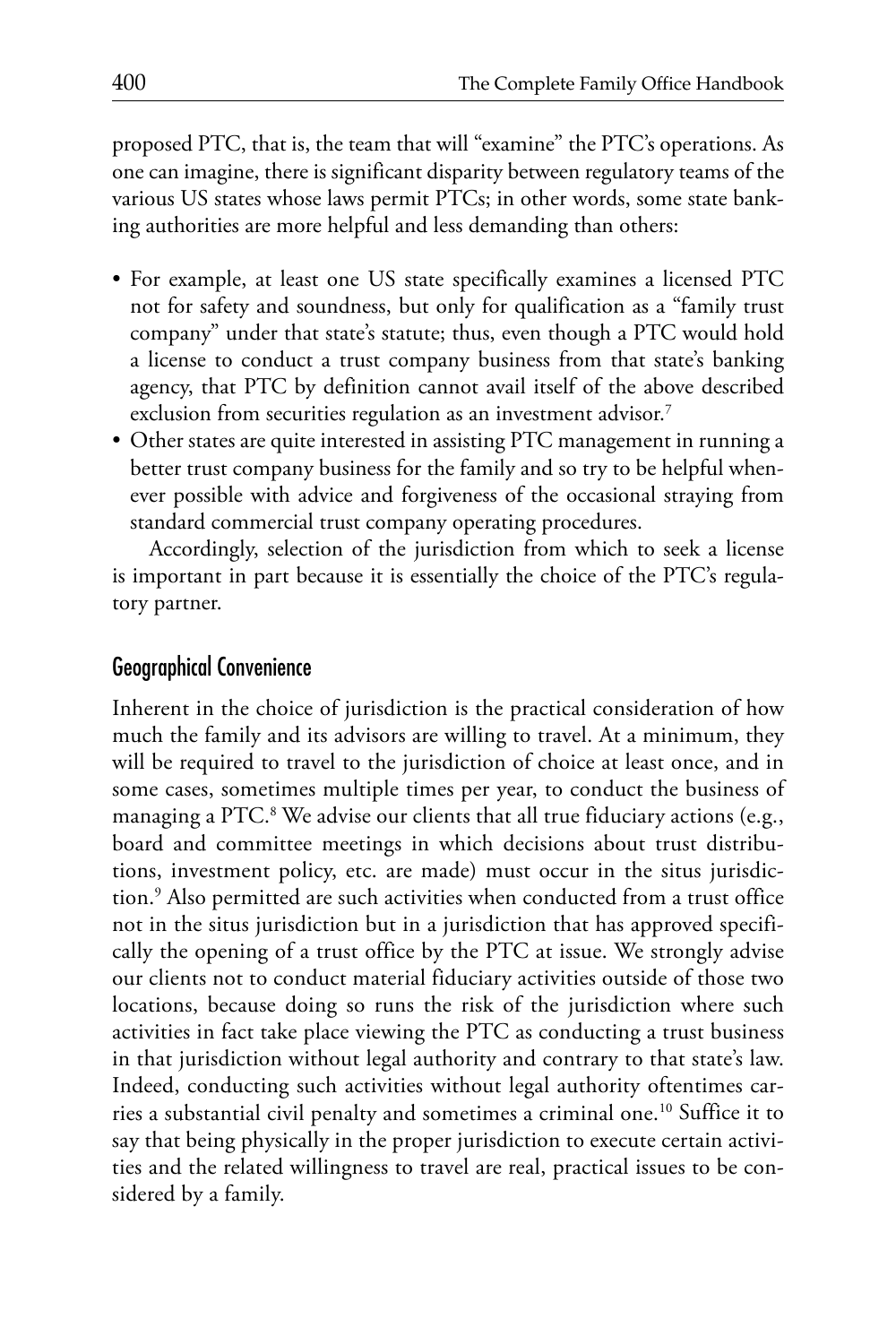# Substantive Trust Laws

Another important element of the choice of jurisdiction for a PTC is whether a state's substantive trust laws provide the necessary tools to manage a trust institution and various client situations over the long term. By "substantive trust laws," we are referring to those laws of a state governing administering a trust as well as determining and interpreting the beneficial interests in a trust. For example, administrative laws would (i) dictate the type and frequency of information to be provided to beneficiaries of a trust, (ii) provide rules concerning the liability of trustees, and (iii) determine what receipts constitute trust accounting "income" compared to trust accounting "principal," etc.<sup>11</sup> Likewise, determining and interpreting the beneficial interests in a trust would include matters such as (i) whether adopted persons are included in the terms "children" or "descendants," (ii) how long property can remain in trust and who receives the property at the end of the trust, and (iii) whether the language of a trust entitles a person to distributions or creates a mere expectancy that is subject to the trustee's discretion, etc.

We advise clients to seek a jurisdiction that has a demonstrable commitment to the maintaining top-notch laws for each of the following:

- *Flexibility for Settlors Creating Trusts:* Includes providing statutory support for the supremacy of settlors' choices as articulated in their trust documents, especially when those choices diverge from common law or statutory defaults; adopting a robust Prudent Investor Rule<sup>12</sup> and a progressive trust statute (as in the Uniform Trust Code) that impose few mandatory default rules for trust documents and disengaging from the prior common law of the enacting state; explicit authority for directed/multi-fiduciary trusts and rules governing the relationships between the various fiduciaries of such trusts; and allowing specialized trusts that are used frequently in modern trust practice, such as Dynasty Trusts (can last forever or nearly forever), Purpose Trusts (need not have identifiable beneficiaries but instead can be for a particular purpose such as owning the stock of a closely held business as an end unto itself), Quiet Trusts (limits duty to inform beneficiaries of the existence of a trust) and Asset Protection trusts (trust assets protected against beneficiary or settlor creditors).
- *Flexibility for Beneficiaries:* Includes providing strong and efficient downstream course correction ability, such as decanting authority and trust reformations, modifications, and terminations (both judicial and non-judicial); and strong virtual representation that allows older family members or similar situation beneficiaries (and certain others) to represent the legal interests of younger or absent beneficiaries.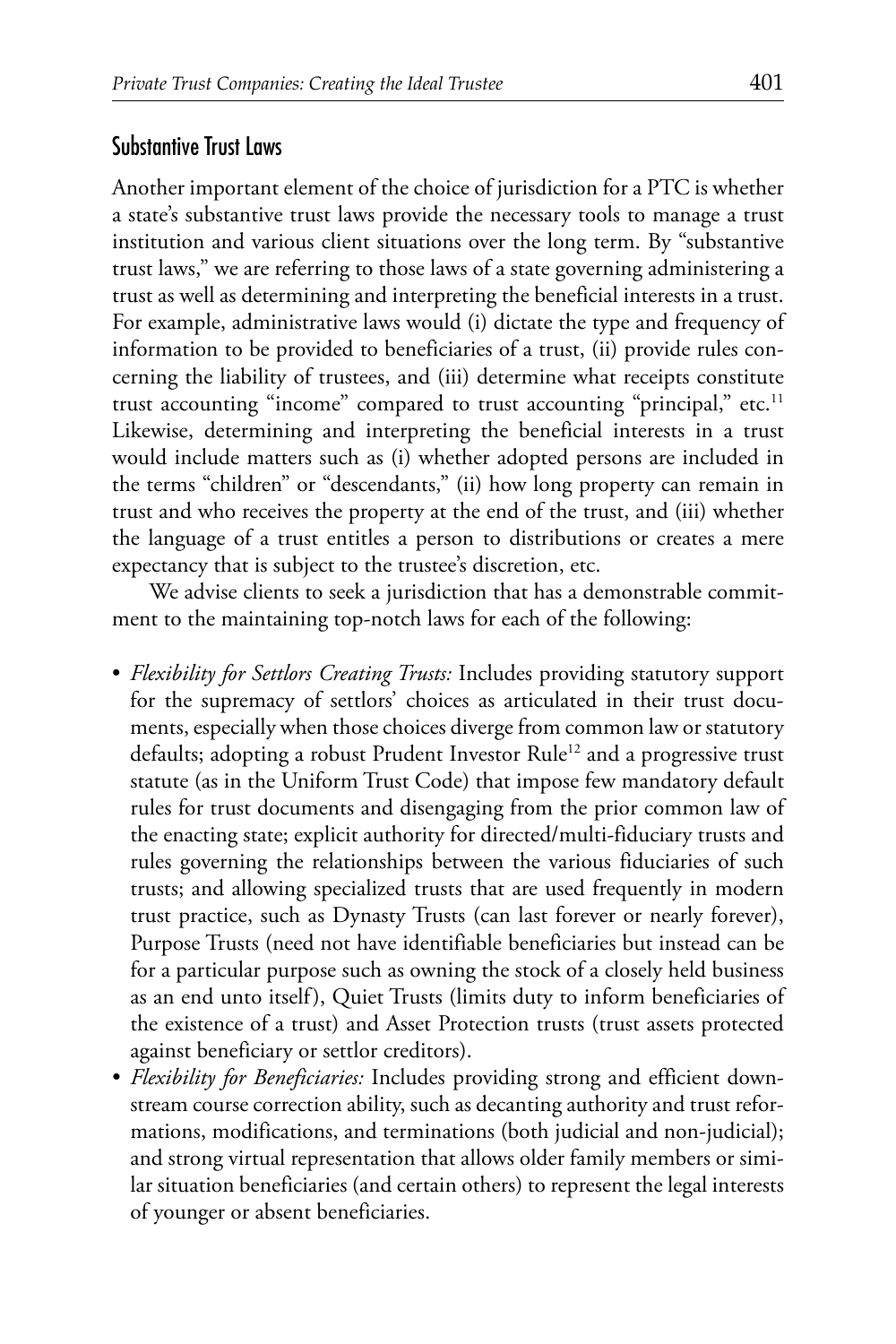• *Reasonable Protections for Trustees:* Includes a shortened statute of limitations on legal actions against the trustee, strong authority to delegate prudently and protection to fiduciaries for doing so, and explicit characterization of fiduciary standards as "administrative law" and therefore applicable to every trust administered in the state unless a trust specifies otherwise. Reasonable protections allow trustees to make the kinds of difficult decisions which are required by today's world (and often by a family's circumstances) and which they otherwise would avoid making if the risks of liability are too great under the average applicable law, and yet would not provide so much protection that a trustee could feel as if it could act with impunity and without accountability.

These issues are usually the most relevant to choosing a jurisdiction. Each US state has unique trust laws, and currently no one state's trust laws are ideal for all trust issues. How each of the leading states addresses each of these issues changes frequently, and the test of what is "ideal" is also a bit of a moving target. Given this constant evolution, including of the issues most important to a set of family trusts at any given time, it would be misleading to identify here the "ideal" choice of jurisdiction for a family's PTC. Fortunately, each of the leading states come close, and more importantly, each of those states is committed to maintaining its reputation as a leading candidate.

#### Trust Company Laws

Another important element of the choice of jurisdiction for a PTC is consideration of a state's trust company laws. As noted earlier in the chapter, only certain states provide the authority for a PTC to conduct a trust business, and some of the states permitting PTCs allow only licensed PTCs. Moreover, each of the states allowing PTCs has variations regarding those to whom a PTC may provide fiduciary services (i.e., who can be a PTC client), regulatory capital requirements, notice filings, and so on. Each state's requirements must be carefully compared when determining the location from which a family would be best situated to conduct a trust business. Again, a detailed, state-bystate analysis of the various nuances is beyond the scope of this chapter (yet should be done prior to embarking on the creation of a PTC), but when we assist clients in examining jurisdictions as potential situs candidates for their PTCs, we look to the following issues: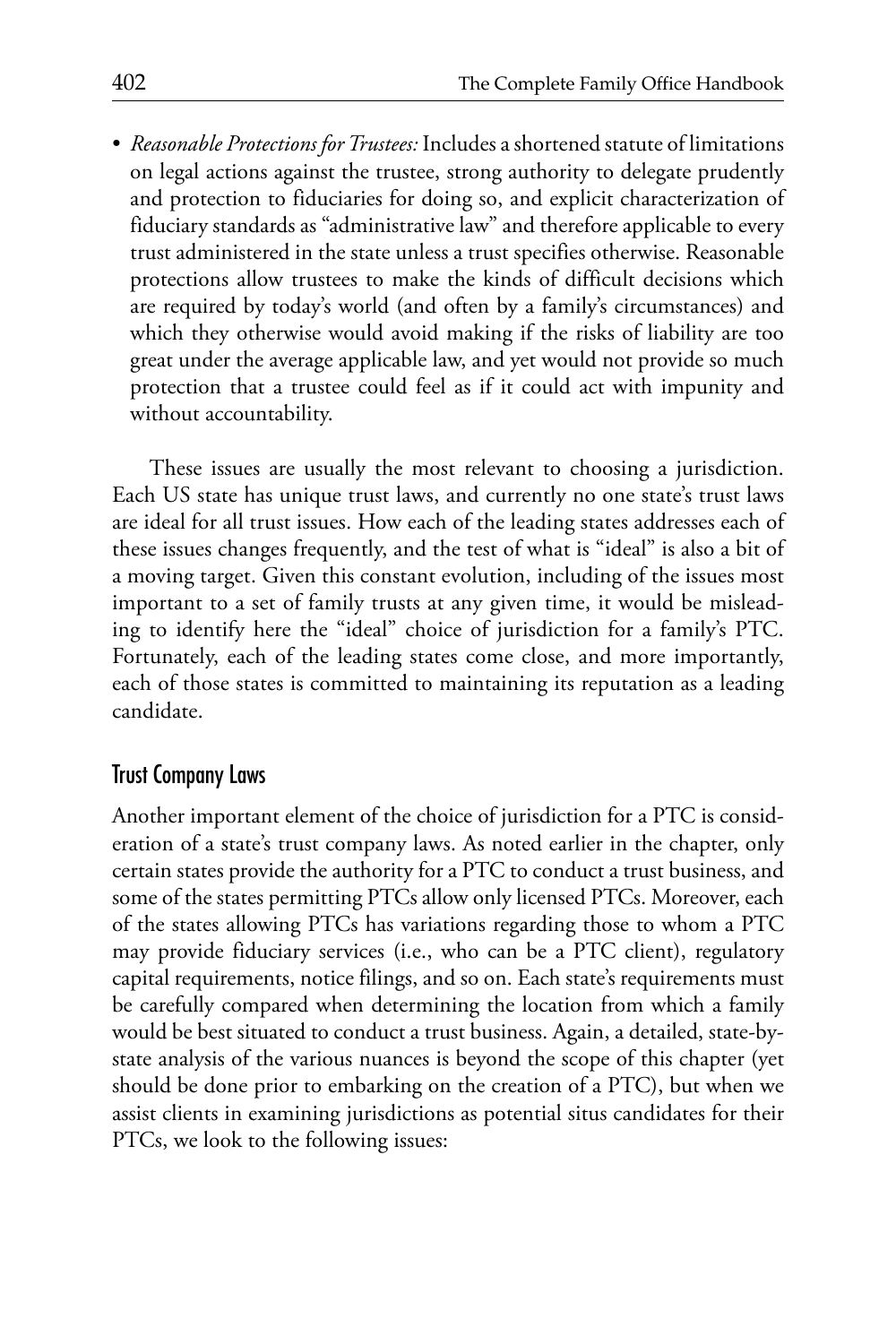- *Regulated vs. Unregulated:* We generally prefer states that offer both unregulated and regulated PTCs. Even if an unregulated PTC is not desirable for the long run, we often encounter clients who begin operations as an unregulated PTC, usually due to a short time frame within which to begin operations and which does not allow for the licensing process. For those clients, circumstances arise later that require a regulated PTC (e.g., an outof-state trust office becomes necessary that was not contemplated at the time of formation), and thus, starting in a state that allows both enables an easy conversion without having to move to a new jurisdiction.
- *Directors (Number, Number of Meetings and Residency):* The most attractive states typically require only a modest number of directors for the board of directors of a trust company (sometimes only one) and require only a modest number of board meetings each year. Jurisdictions that require at least one resident director are typically seen as marginally less desirable.<sup>13</sup> In practice, however, such a requirement is merely an annoyance because, where the client lacks such a person among the client's cast of characters, there are third-party service providers whose business offering is to provide such an individual.<sup>14</sup>
- *Application Process; Public Notice and Hearing:* In the event a license is sought, we prefer states whose license application process is not onerous that is, among other things, does not require public notice of the application or a hearing before a special board, proceeds with modest alacrity, and does not require voluminous and time consuming disclosures.
- *Express Authority to Use Affiliated Advisors and Investments:* We insist upon states that allow a PTC to employ related companies, including affiliated investment advisors and related funds, and to pay them for their services; a self-executing ability to do so is preferred (i.e., no notice required to trust participants or other parties).
- *Capital and Insurance Requirements:* Shareholders' equity capital requirements range from \$200,000 to \$500,000, and most states require a fidelity bond against theft, whether by a PTC employee or outside party. Moreover, certain states require that shareholders' equity capital be invested in low risk investments. Such requirements, however, typically apply only in the context of a licensed PTC, but in all events, we advise clients with licensed and unlicensed PTCs (i) to capitalize the PTC sufficiently to ensure that it is respected as a business entity by all parties, (ii) to maintain errors and omissions, and directors' and officers' liability insurance policy(ies), in each case appropriate for the level of business and risks of the PTC, and (iii) to maintain sufficient working capital to run the trust business properly.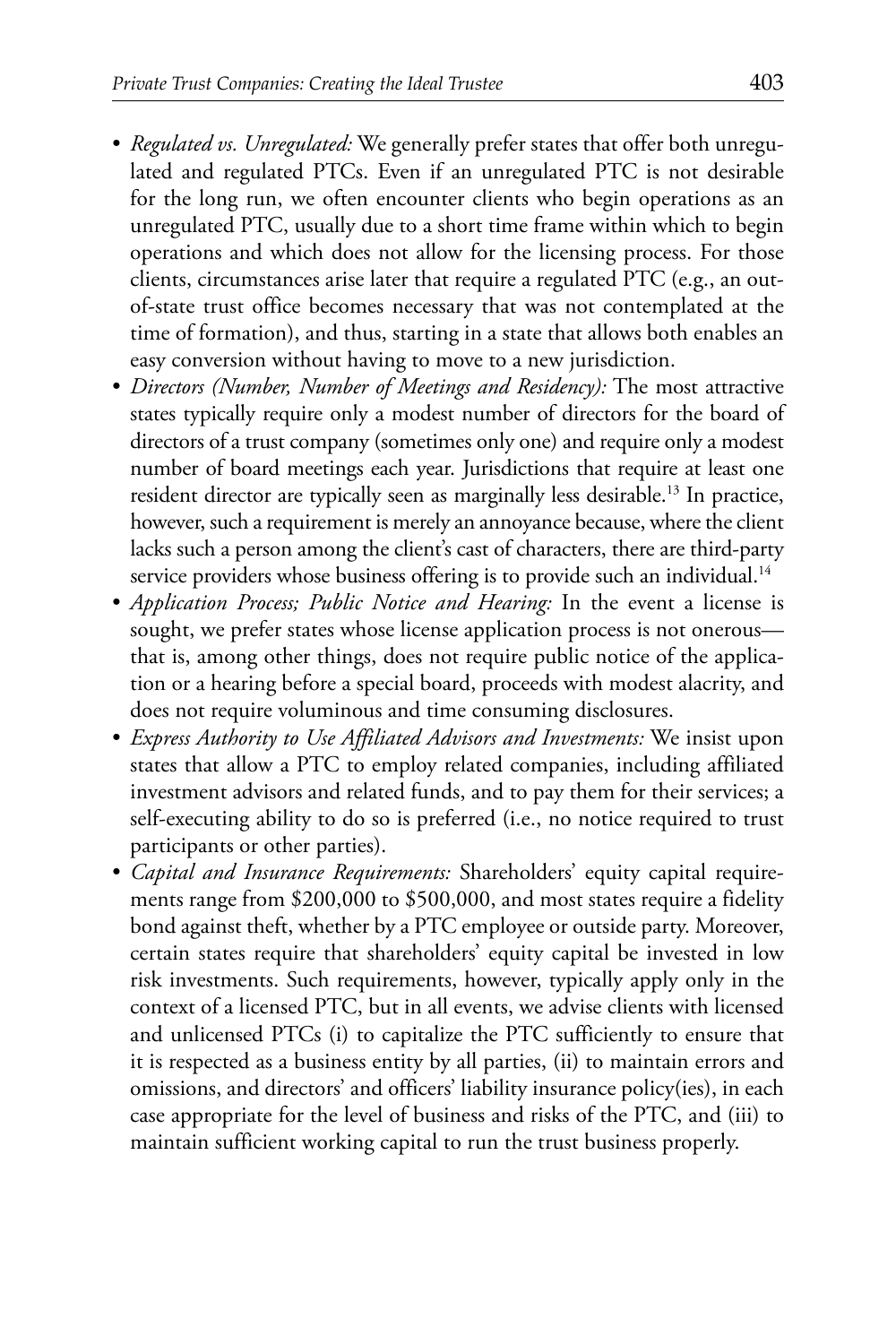• *Interstate Offices-Regulated PTCs:* Many states allow an out-of-state, licensed PTC to establish a full-service trust office in their state on a reciprocal basis.15 This not only can provide convenience for the PTC and its clients but also allows a PTC chartered in one state to take advantage of a special trust law or client need (e.g., estate administration; holding real estate outright in trust) in another state. Equally important, it provides the PTC a hedge against the risk of adverse changes in the laws or policies in its home state, and it should be noted that, when a licensed PTC establishes an out-of-state office, its home state regulator continues to exercise primary regulatory authority, thereby limiting exposure to duplicative or inconsistent regulation.

## Public Policy Environment

Our experience teaches us that the top PTC states provide public policy environments conducive to forming and operating a PTC, whether unregulated or licensed. In advising clients on the selection of situs jurisdiction for their PTC, we look for the following:

- *Responsive State Legislature:* Showing a willingness to consider and enact legislation to make and keep its trusts and trust company laws attractive and to adapt to advances in other states in a timely fashion (all of course due in part to their trust companies' lobbies and state trust bars being actively involved and for the most part committed to keeping their trust laws among the best).
- *Responsive State Banking Regulator:* Ideally encouraged by the legislative and executive branches to only impose regulatory burdens on PTCs proportionate to the more limited risk they pose to the public; this aspect applies almost exclusively to licensed PTCs. For example, we customarily wish to see an expedited time frame for approval of a license for a PTC, and less frequent and less burdensome examinations.
- *Quality Judicial System:* Assuring that knowledgeable jurists and court administrators, without anti-wealth biases, will hear trust disputes and otherwise address trust issues requiring court participation, and which assures that matters brought before a court can be promptly addressed. For example, the best states have sizable, specialized legal bars that remain focused on trust and trust company issues.16 Moreover, some states have a specialized probate or district court system where judges, experienced in trust and probate matters, supported by experienced administrative staff (that local counsel advise are in most cases also knowledgeable), and not prejudiced against wealthy clients, hear trust cases exclusively.<sup>17</sup>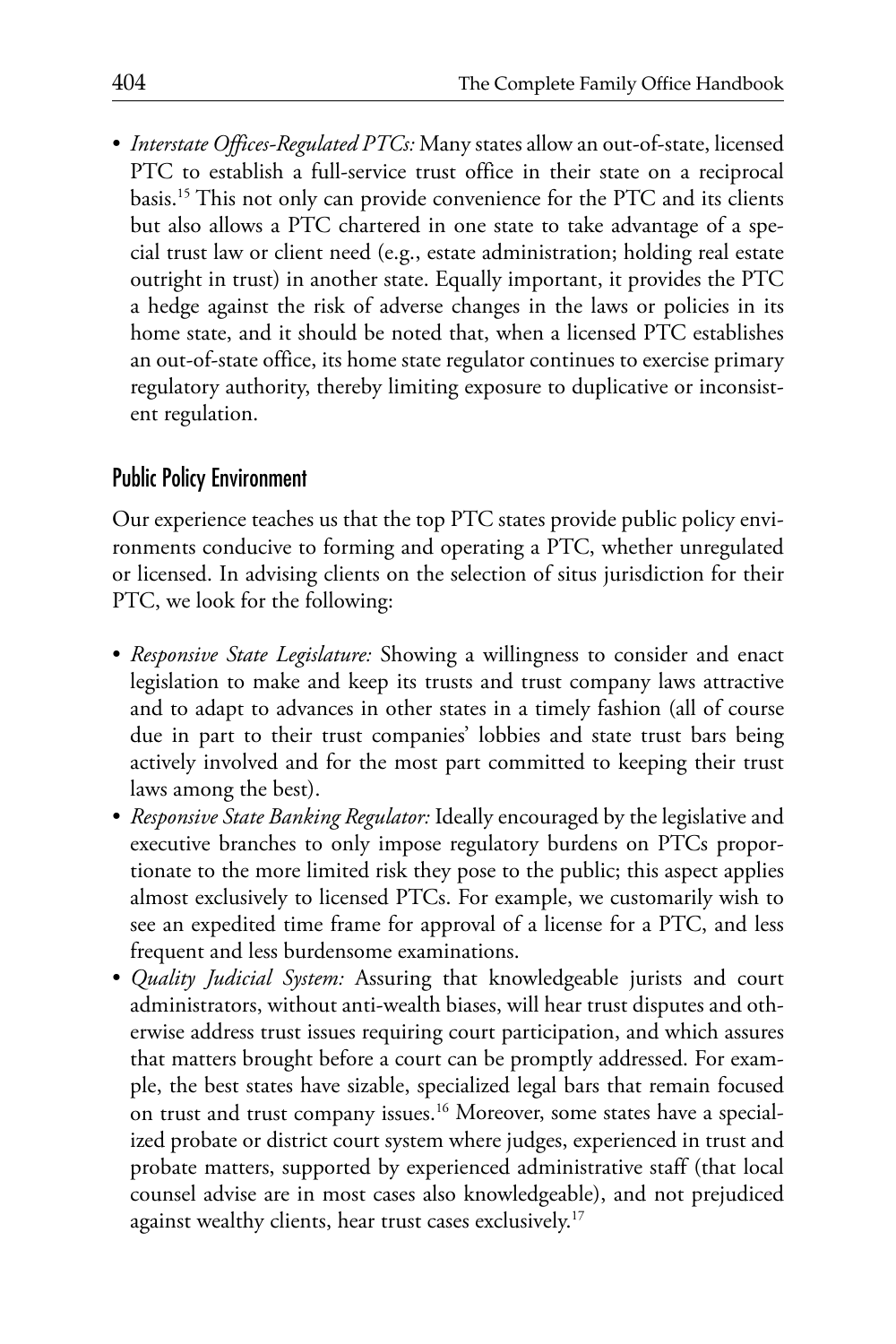- *Avenues for Properly Informing the Law and Rule-Making Process:* Including private-public working group and/or other public-private cooperation between executive and legislative branches of the state and bar groups, banking associations, trust institutions, and wealthy families, dedicated to ensuring that state laws, regulations, and the PTC environment remain current with that of other leading states, the needs of wealthy families, and the requirements for PTCs to be successful.
- *Robust Supporting Business Infrastructure:* Clients starting trust companies at a distance from their primary locations require support in the PTC situs jurisdiction; they require local resources that can provide an adequate office, receptionist, and assistant trust officer and possibly additional backoffice and/or compliance services, all at a reasonable price.

While it may appear less relevant at the time of formation, over time, a jurisdiction's public policy environment takes on greater importance because it directly affects how the PTC conducts its business and ongoing operations.

# Trust and Trust Company Taxes

Finally, taxation at the state level must be addressed in selecting the jurisdiction for the PTC since the location of the PTC often determines whether undistributed trust income will be taxed. Accordingly, the selection process targets states where there are:

- Low or no state and local income taxes on trust income;<sup>18</sup> and
- Reasonable trust company taxes, regardless of form (e.g., business corporation, non-corporate franchise taxes, or profits tax, etc.).

There are few jurisdictions that permit PTCs and that also impose no taxes on either the PTC or its trust clients.19 However, other choices are available where the tax burden is modest enough to be tolerated as the cost of doing business.

# **Achieving Success in a PTC: Setting Priorities**

So far, we have explored the following: what a PTC is, how it is structured and generally how it operates, why a family would pursue a PTC, when a family is not suited to a PTC, and certain fundamental topics through the lens of jurisdiction selection. We have deliberately not addressed the details of PTC operations at length. A detailed discussion of most operational issues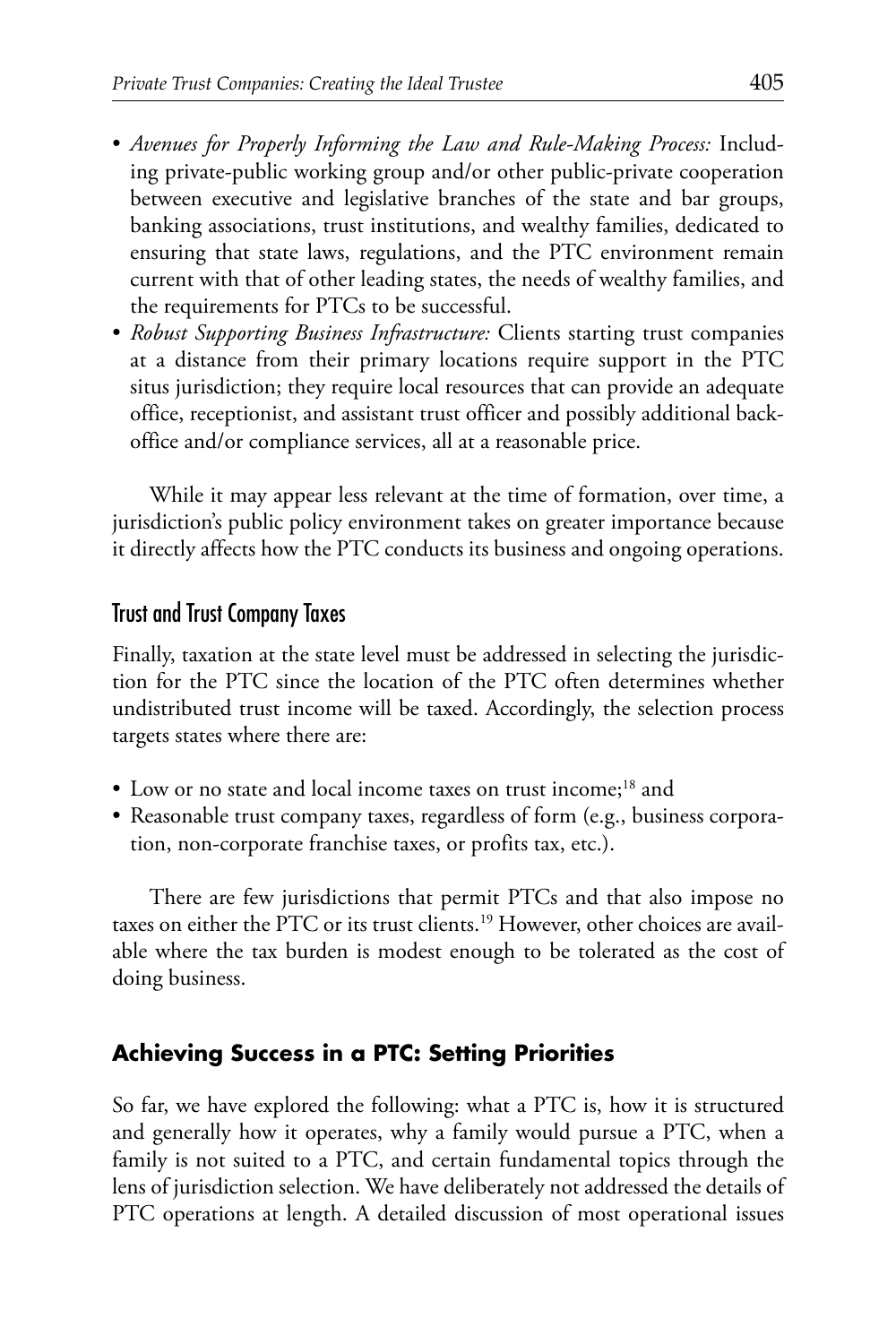(such as proxy voting, anti-money laundering compliance, board meeting mechanics, etc.) would not be interesting to the reader.

Instead, we will emphasize here a much more important question about how to run a PTC: what operating principles and practices will contribute to the long-term success of the trust company? The recommendations we will offer here are, generally speaking, not legally prescribed by any trust or tax law, but we believe that the success of the trust company enterprise will be put at risk if these principles and practices are disregarded as optional and therefore unnecessary. The previous discussion has been task-oriented; this discussion now goes beyond the task level and considers how to tap the full potential of the PTC as a strategic, long-term structure for managing a family's wealth.

### Fostering Beneficiary Development Should Be the Primary Objective of the PTC

Whether expressly stated or not, the overriding goal of every trust is to make the lives of its beneficiaries better. Virtually every wealthy family wants to use its resources to support the development of individual family members. Successful support for individuals also helps the family as a whole. Fortunately, the PTC can provide a near-perfect environment for achieving that success because it can naturally use the family's substantial resources in the thoughtful pursuit of that objective.

Pursuing that objective requires a reorientation in the way trusts are ordinarily managed. Success in investing and tax planning, and proper accounting and compliance, should no longer define success for the trust and the trustee. Creating and preserving financial resources provide the pre-conditions for success but do not stand for its full measure. Since the major objective of the PTC should be to support beneficiary development, its operations should focus on the third function of a trustee—the use of the trust funds through distributions.

This increased attention to distributions will require creativity, patience, continuity, and caring. Making distributions to serve this primary purpose will not be as easy as it seems. The trust company in its operations must make a deliberate effort to know, and sometimes determine, the needs, desires, and resources of a trust's beneficiaries, and doing that properly requires building a working, trusting relationship with those beneficiaries. This effort will involve repeated opportunities to help beneficiaries to develop or refine their individual needs, wants, and aspirations and to lead them in a non-patronizing way to develop the ability to deepen their personal relationships and their understanding of their family's values and their own.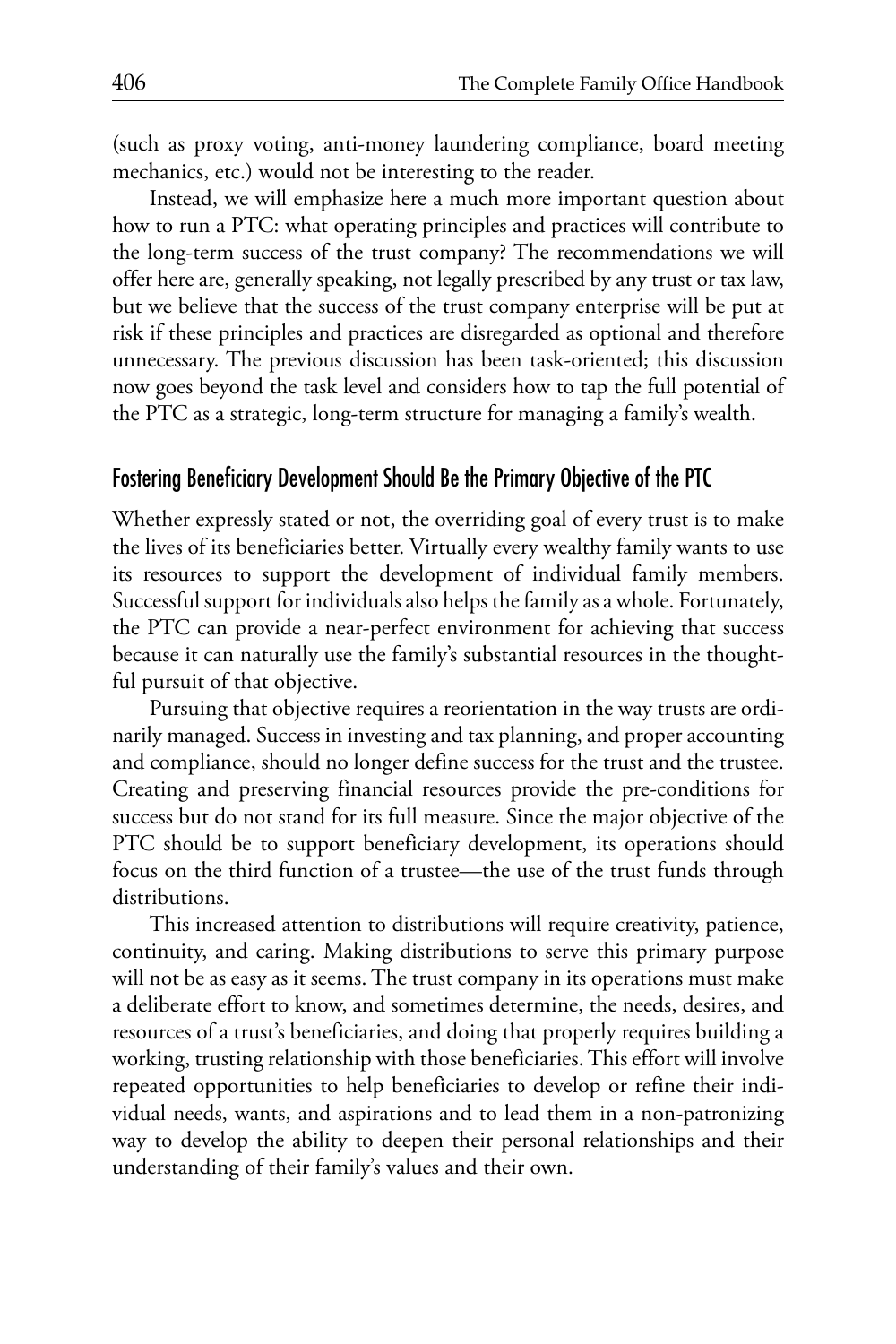This process requires gathering, creating, and keeping relevant information current and creating a strong relationship between those representing the PTC and the trust beneficiaries. Those bonds will help family member beneficiaries become kinder, more resilient, and more "individualized" humans, and also facilitate meaningful engagement between a beneficiary and the family at large (through the family's avatar, the PTC). In this way, family resources would be used to better the lives of beneficiaries; and this effort will indirectly improve how different generations understand each other.

This effort will be the responsibility of the PTC's Discretionary Decisions Committee, or the committee will help the beneficiaries find others who can serve that role to the extent that the members themselves lack the personal skills or time to serve that enhanced role. One would think this orientation would come naturally to trust managers. Not so, for these reasons:

- The trust distribution process tends to be mechanical because quantitative steps are much more easily tracked and reviewed than making qualitative progress in how the distributions can support the personal development of the beneficiaries. Hear the beneficiary's request, read the document, write the check or not. The default in this process is "keep it simple" and "measure it."20
- Financial assets require regular care and feeding of some degree. Beneficiaries do not customarily attract the same attention. They are regarded as either an undifferentiated class of individuals responsible for their own welfare, or the responsibilities of their parents.
- A proactive distribution practice is also time consuming. Unlike asset management, it cannot be scaled up by applying technology and systems.

Hartley Goldstone, who has chronicled several positive trust histories, recounts the experience of a young woman who sought his help in understanding her role as a trust beneficiary. She was one of eight beneficiaries in her generation in a trust managed by "quite elderly" gentlemen trustees. After preparation, here is how she presented herself at the next meeting with the trustees: "She asked the trustees at the beginning of the meeting, 'Will you receive me as myself? Will you listen to me as myself? Will you suspend your likely thought that I am simply one of eight to be treated the same way?"<sup>21</sup>

Keep in mind that in many circumstances the beneficiary does not pick the trustee. As Ellen Perry described it, "He or she may be quite unhappy that there even is a trustee. . . . The marriage, so to speak, has been arranged. The question is: how can it best be managed?"<sup>22</sup> Given that starting point, it takes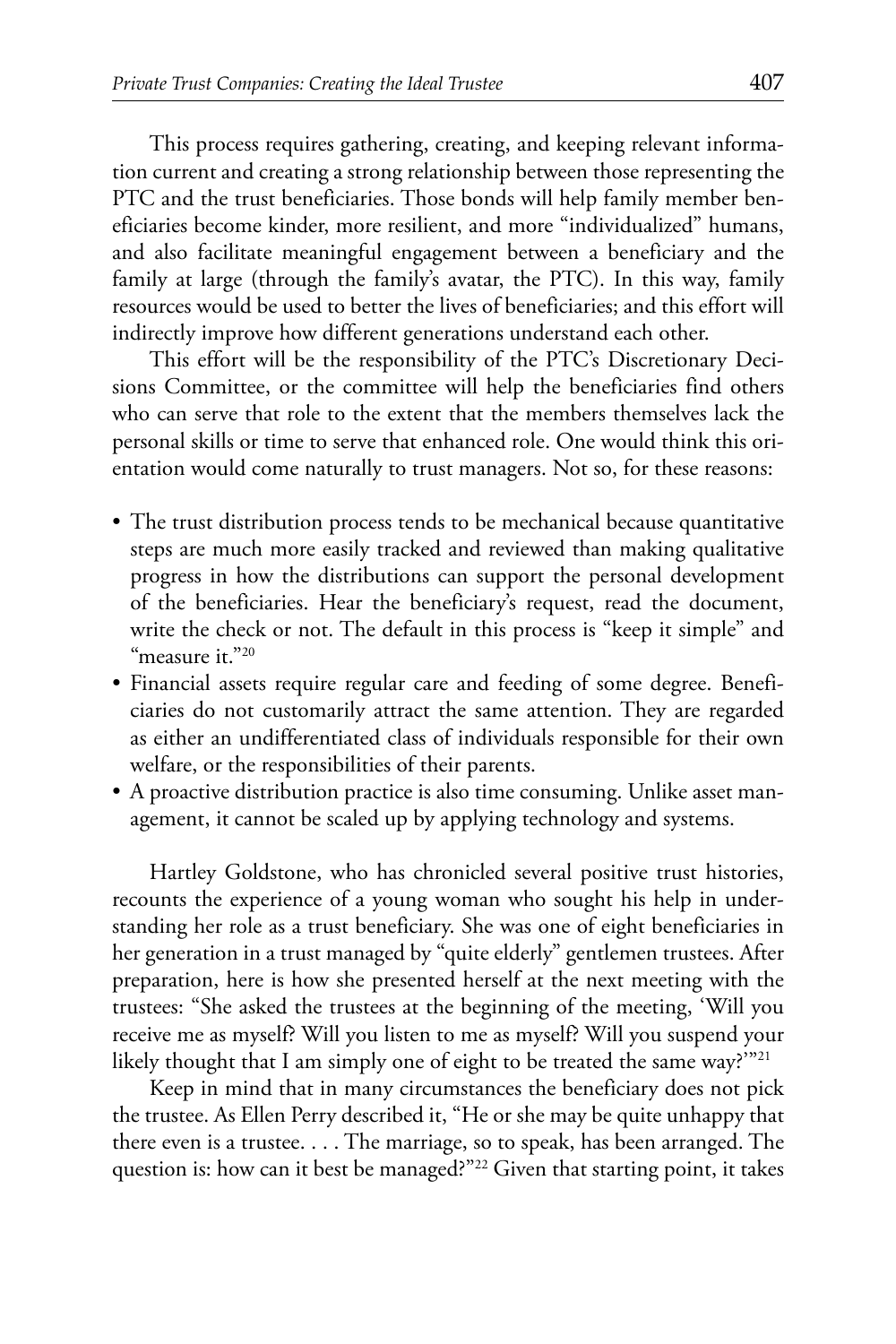work. This new orientation to develop an interactive relationship between the trustee and the beneficiary will not be a simple casual adjustment in how trust management usually works.

# Principles and Practices for a Successful Private Trust Company

The success of the trust company depends upon thoughtfully managing the relationship with the trust beneficiaries, and that requires a different orientation than managing assets and taxes. Success will depend on looking at the intangible drivers of success. Accepting the need for this distinct orientation is critical. Think of it this way: When investing in a new venture, the decision depends on much more than quantifiable factors such as the business model and deal structure. The decision depends on intangibles such as: Who's in leadership? What is their vision, knowledge, and expertise? Their energy . . . resilience . . . creativity . . . network . . . advisors . . . governance . . . oversight?? These are all questions a prospective investor wants answered because they are all factors in a successful venture.

Intangibles of a different sort are factors too in the success of a private trust company, and the difference in the intangibles must be understood and valued in managing trust company operations:

- A private trust company for family trusts is not a business in the ordinary sense; its function is more akin to a nonprofit corporation; the distribution function is the nonprofit function—the benefit function. It addresses "health, support, and education" (or "best interests"), but all of these are in the broad sense "helping."
- There is no market in the sense of customers choosing to buy goods.
- Beneficiaries are stakeholders rather than customers, although even that term does not capture the point; there is no "us versus them" and no classic separation between buyer and seller.
- If the above are not understood, then the distribution function becomes boring and routine, especially as compared to the dynamic process of making investments and building wealth, and beneficiaries become merely debits to cash.
- Success is not easily measured by metrics; the trustee organization must be financially self-sustaining but maximizing financial returns is not the goal.
- Success is not determined on a quarterly or even annual scale; indeed, one may never notice success because, in a sense, a successful trust relationship is one where nothing goes seriously wrong.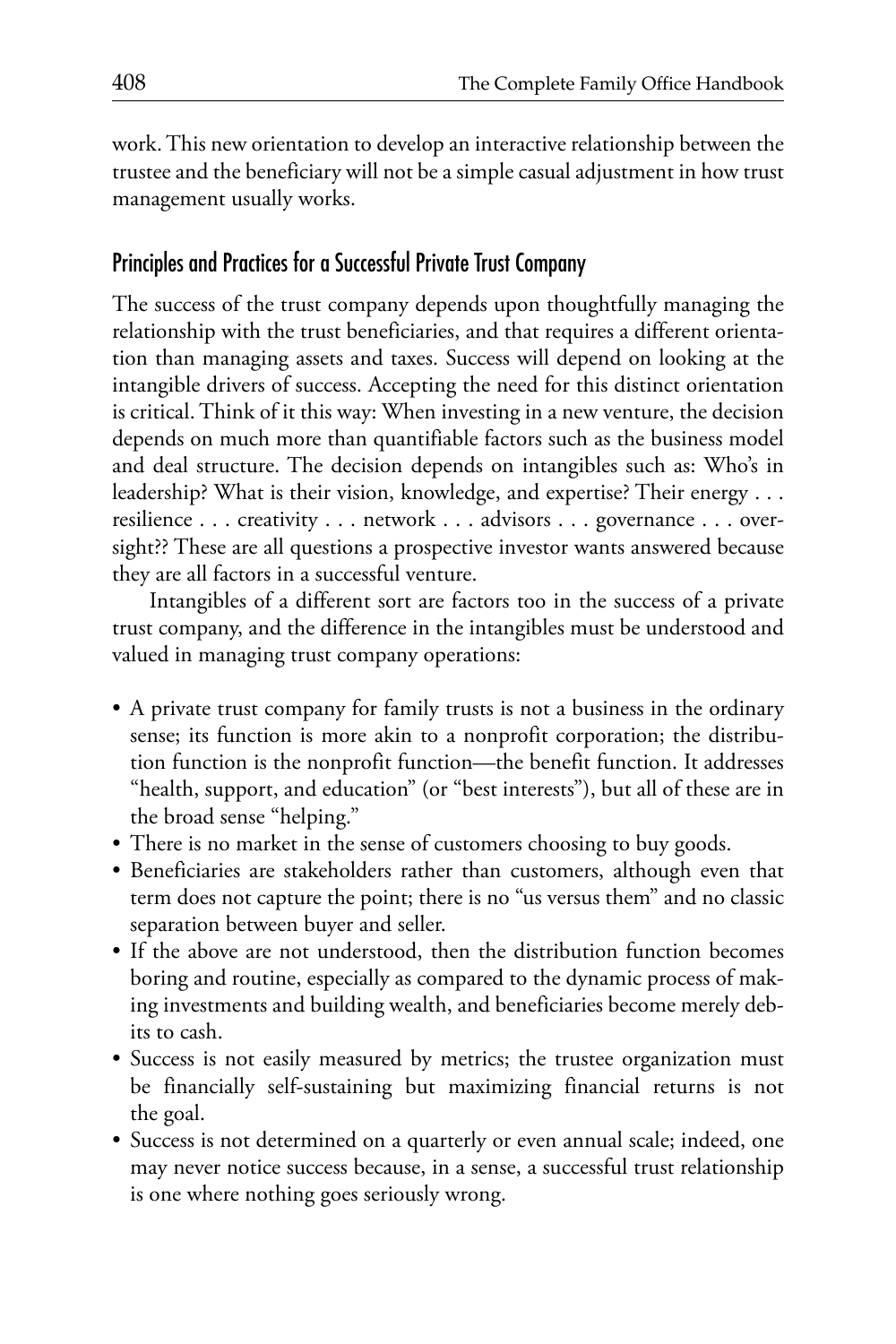As a result, special skillsets are required that resemble those in a profession more than a business, especially when considering trust functions other than investments and administration. A parable can help illustrate this "intangibles" issue and some ways to address it. $^{23}$ 

#### The Parable Family

The Parable family is working on a plan to manage the transition to a private trust company from relying on a close-knit group of advisors who have served the family for decades, including as individual trustees.

The advisor group is still intact but plans staggered retirements over the next few years. The family is seeking input from the advisors, and the advisor group is actively committed to helping the transition succeed. That's a blessing. The Parable family knows of several family offices where the incumbent advisors resisted change and were unwilling to give up their positions as individual trustees, looking to their trustee fees to supplement their income in retirement. In one case the litigating attorney told the family trustees she was representing: "I can defend you on the tax issue you missed. It really wasn't your fault. But you must resign. The judge has signaled to me that he will find a way to remove you if you don't resign. He sees you as trustees holding on in semi-retirement who were close to the settlor but have no relationship with the beneficiary. No emotional connection at all."

So who in the Parable family will take the lead in this effort? Enter Elizabeth, the family member in the middle generation who has been asked to lead the transition with help from her brother, John. Effectively, those two will control how the new trustee plan is constructed. Both subscribe wholeheartedly to the introduction of the family private trust company. It was an easy choice. The family's highly regarded new legal counsel explained the limitations of the leading alternative (a directed trust with multiple fiduciary roles), and it proved difficult to recruit candidates to fill those roles due to concerns of personal liability. Elizabeth also concluded that the trust company structure would make it over time much easier to manage and adjust the relationship between investment and distribution decisions. Also, the overall trust governance structure will need adjustments from time to time, either because of oversights and miscues in the prior version or because of changes in the family's dynamics. The PTC's legal "space" to house decision-making is much more easily remodeled than a collection of directed trusts.

Elizabeth and John are working through the varying recommendations of the existing advisors on how to organize the functions of the trust company. John has sorted those into two competing management concepts: the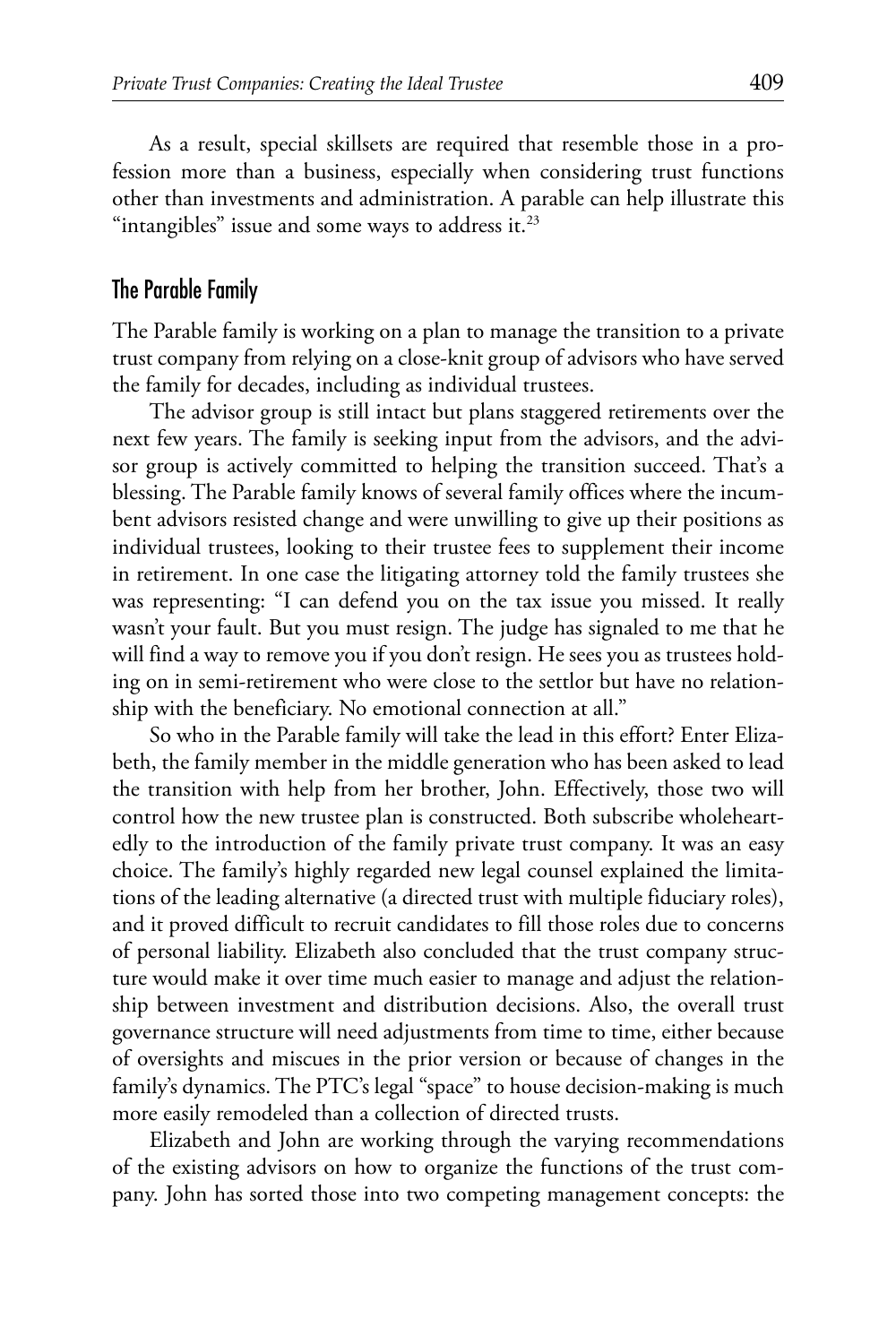traditional trustee role as applied in the past by many, if not most, families, and the "reformist" approach that seeks to shift priorities in trust management and apply new methods. He presents Elizabeth with a deliberately polarized version of the competing approaches, in order to highlight the differences. John has labeled the proponents of the traditional approach as the Traditionalists and those proposing the new ways as the Radicals. Here is his write-up.

#### *Selection of Individuals to Serve as the Key Executives for the Trust Company*

The Radicals see the trust company as a way to avoid the limitations of the tradition of using individuals as trustees. In that "system," there is little or no specialization of roles. A trustee must be trusted to make all the right decisions across the board, and thus the grantor chooses trustees from among his or her contemporaries and peers, though usually these individuals have little or no experience or training in the trustee function or no natural rapport with the younger beneficiaries.

The Radicals contend instead, with acknowledged irony, that in choosing trusted decision-makers one must trust people one does not know (or know well). The trust company needs to be run by a team of experienced trained specialists. The same people who make highly effective investment or business decisions (the grantor's peers) do not tend to have the particular experience, motivation, and mind-set that is needed to make highly effective distribution plans and decisions for and with trust beneficiaries, or to plan strategically for how the trust funds can help the family and how the generational transitions will play out. Nor are they much interested in (or see the importance of) the more mundane administrative decisions or process.

The Radicals believe that the trust company can help the family only if its executives know and care deeply about trusts and benefiting people rather than building net asset values. As they put it: "We need decision-makers who can confidently challenge the natural instinct to grow accumulations in trust rather than focus on how the assets can be used. Their motivations must go beyond fear—fear of loss from taxes, improvident beneficiaries, divorce, creditors . . . bad things happening."

The Traditionalists have a simple response: "Accomplished, smart individuals can do more than one thing at a time, even if one of the things is not their strong suit. We need to rely on people we know, peers and contemporaries who have been tested and succeeded, people who know us well and our past struggles, our values and our ambitions for the future. Besides the distribution function of a trust company is just not that difficult—not 'rocket science'—and can be managed by the staff. Legacies are not built by the Discretionary Decisions Committee."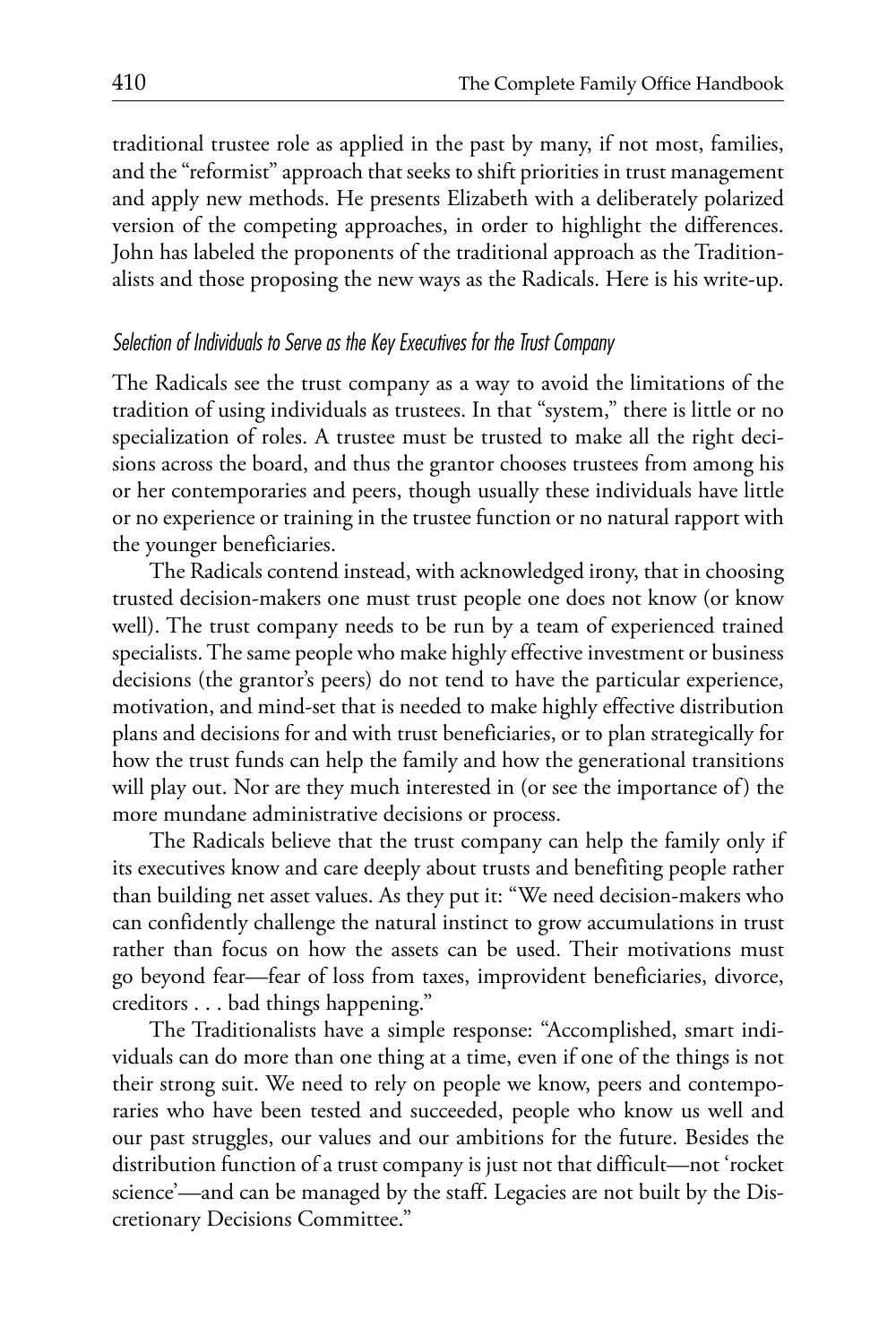#### *Dealing with a Naturally Dissolving Community*

The Radicals challenge the spoken or unspoken assumptions in family succession. It is all simply mythology. The future will not replicate past experiences.

- By definition "extraordinary" financial success as an entrepreneur or astute investor is indeed extraordinary, not likely to be repeated in each member of each succeeding generation or perhaps in any member of any succeeding generation.
- Many of the potential successors for filling the trustee positions are otherwise engaged in their own endeavors, interests, and lives.
- Unlike the initial building of wealth, the husbanding of inherited money is not a naturally all-consuming activity. Therefore, the generations that follow "the Founder" will not be fully occupied by wealth management alone. They will seek their own opportunities and face different challenges.

The Radicals are not claiming that the wealth does not matter. Most members of succeeding generations will naturally desire independence, and yet the extraordinary success that created the wealth provides a bond of financial security that tends to keep the family connected. The geographic mobility of the family and the mobility and liquidity of its asset base can promote, or dampen, the desire for independence. Cultural and social factors can also influence the desire for independence, but that centrifugal force won't disappear. Accordingly, the Radicals point out that, for better or worse, trust company executives will need to anticipate and accommodate these competing forces and not be taken by surprise or see it as threatening if some family members want to break away, or somehow gain more control, without adverse consequences of course.

That possibility leads to more questions concerning whether to build in some independence (or even an exit ramp):

- Must the trust company therefore allocate decision-making along branch lines (or otherwise) in order to disperse control over distributions and therefore investments?
- Does this require multiple committees, comprised of different individuals whose portfolios of responsibility are the same as to subject matter just with different stakeholders, or even more than one trust company?
- Is there a balance to be struck, and adjusted from time to time, between centralization and independence depending on how many beneficiaries have other outlets for independence such as control over assets not under the trust company umbrella?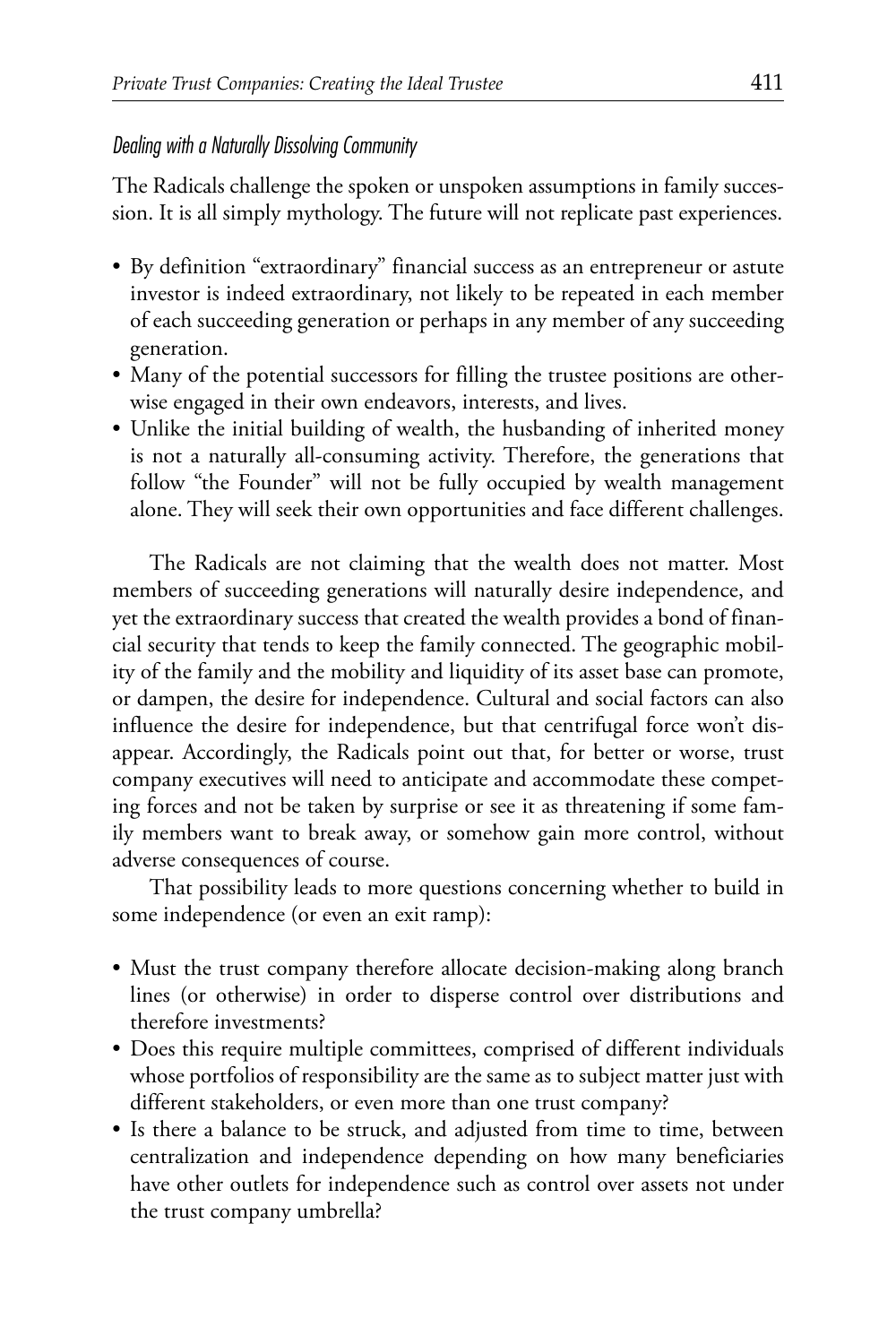The Traditionalists believe, however, that decentralized control is inefficient; and, even by its own standards, a plan to decentralize to accommodate a degree of independence is not practical because there is no suitable substitute for centralization. For example, if the trust company were to disperse control over distributions, it is unrealistic to assume that control can always be divided along family branch lines in order to accomplish that objective. Decision-making along branch lines can be tainted, for example, by poor parent-child relationships within a given branch in ways that affects even the outside advisors who serve on committees. According to the Traditionalists, it is far better to have a centralized distribution and investment committee for all covered trusts, and if necessary, to manage the issue by choosing not to take all assets and all trusts under the trust company umbrella and by providing different choices on the level of service provided to the trusts covered by the trust company, to the extent that trustee services can be modulated.

#### *How the Parable Family Trust Company Was Then Organized, and the Results 20 Years Later*

- Because a substantial part of the Parable trust assets consisted of a controlling position in an established family business, the new trust company included a distinct *strategic-planning committee* at the outset that focused exclusively on the future, in order to deal, for example, with potential disruptions to the business and the effect on the trust and beneficiaries. This committee consisted of trust company executives who specialized in strategic business planning. A non-voting observer position was created and filled on a rotating cycle by members of the younger generations, so the trust company wasn't just "my parents' idea." Their mission was to see and plan for possible outcomes that the family business executives could overlook.
- Change did come to the door. Over the next 20 years the business evolved from a traditional manufacturing company producing commodity fasteners for commercial products in the auto industry into a highly technical and specialized manufacturer of customized connections and parts for applications in robotics. While this transformation saved the company, it tended to displace family involvement (because of the need for outside capital and specialized executive talent). The headquarters moved from its historical roots in a single community where the family had substantial social standing to a more suitable location disconnected from the family. At the same time the younger generations dispersed in order to follow their own new career opportunities, and not coincidentally, they enjoyed the greater financial freedom provided by the substantial increase in the cash dividends received by their trusts from the reorganized business.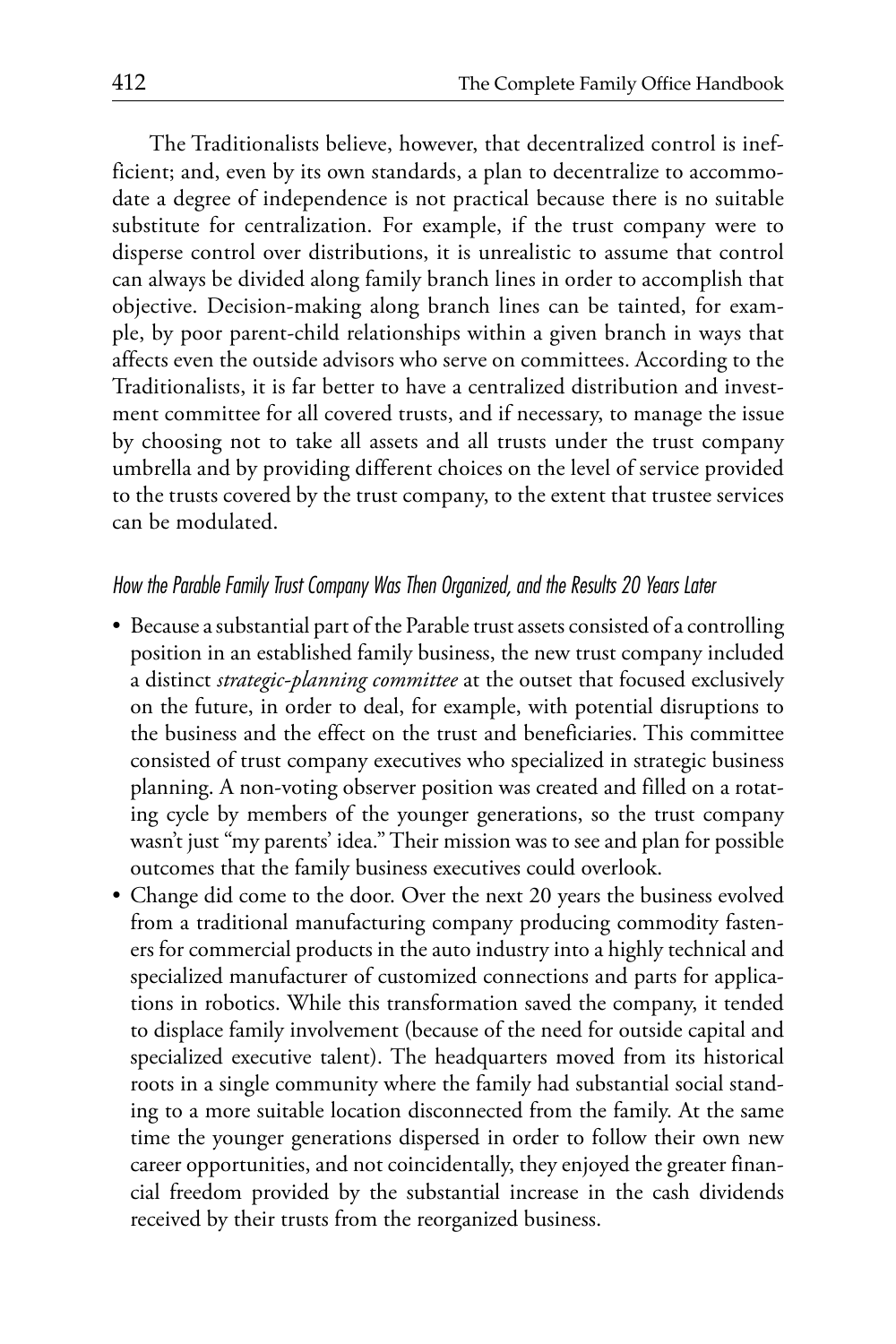- The strategic planning committee had anticipated this dissolution of some of the family "glue" and had caused the trust company to create certain committees years ago to keep the trust company relevant to the younger beneficiaries. In particular, the trust company now has a set of small committees that focus on what the beneficiaries need and think they need. Distribution decisions are still centralized in a single committee, but that committee relies heavily on input from the different "beneficiary relationship committees" and is grateful for that resource.
- The beneficiary relationship committees try hard to avoid being paternalistic and controlling, which is especially difficult when there is a breakdown due to neglect in parenting or to beneficiary substance abuse. *The theme is "help and mentoring" but it is a work in process*. The committees are generally comprised of a parent of the beneficiary, as well as a counselor and investment team that serves several committees. The extra expense of bringing in more outside professionals has been offset by reducing the portion of assets for which active manager fees are paid.
- The trust company structure is not only dynamic and proactive in these ways but is *protective of its executives and staff*. While the liability insurance coverage is substantial, the trust company also maintains significant liquid equity capital as a backup. The general plan is to curb unwarranted claims by providing for graduated deterrents (in the trust documents and beneficiary agreements) to discourage baseless claims (rather than just blunt allor-nothing "no contest clauses" that tend to be waived in negotiations). The beneficiary relationship committees noted above also inhibit the development of frictional relationships between beneficiaries and the trust company.
- Education has become a key operating practice on several levels and in the broadest sense. *The Chief Learning Officer makes sure the trust company educates its executives, not just its trust beneficiaries*. Most importantly the company engages in a *peer review* process every five years to compare its practices with other trust companies, focusing on certain functions each time. Beneficiaries are encouraged to pursue, and indeed are financially supported in pursuing, life-long learning, both for their personal careers and for better understanding wealth management. This has been particularly useful when a beneficiary has been forced to make an entire career change due to industry disruptions.
	- As to wealth management, the goal of trust company management (and the beneficiaries themselves) is to help the beneficiaries of long-term trusts to acquire the skills necessary to manage the trust assets *as if the trusts were going to terminate in their lifetime, in, say, a 10-year horizon*. In that way, the beneficiaries' participation in the ongoing trust is more meaningful, and there is a sense of urgency around beneficiary development.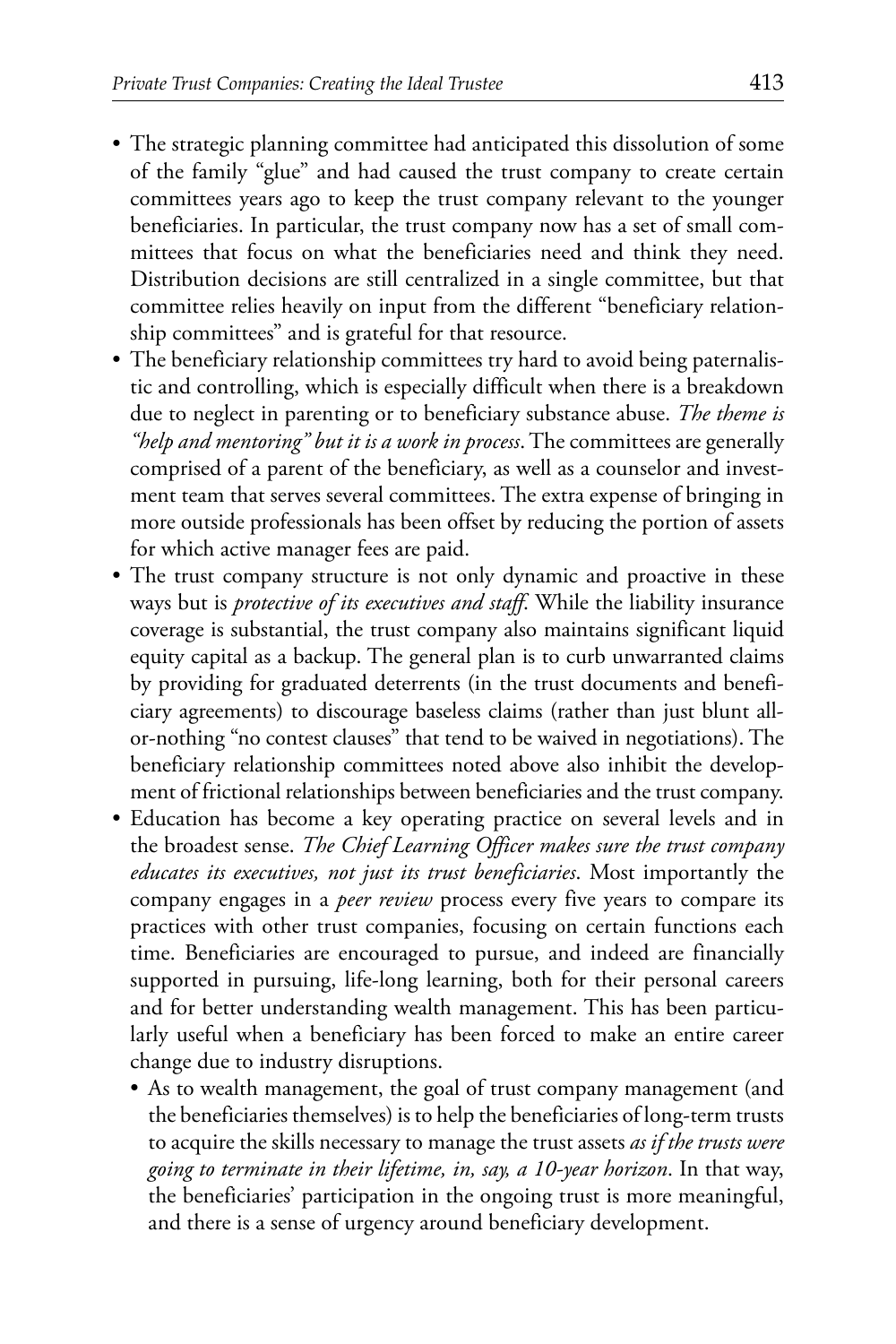• Beneficiaries are exposed to the thinking that created the trust company and how adjustments may be made over time. For example, they are encouraged to learn more about the *methods the trust company has used to plan for the future*, a point driven home by the reorganization of the family business

#### *Insights from the Parable Family Trust Company*

We trust that our parable has helped to illustrate the benefits of forward planning, engaging new advisors, and adopting a new orientation so that the PTC and the family trusts can be successful in their primary objective of supporting beneficiary development.

This new orientation will also encourage and enable the family to address the larger issue that's always a challenge—how to manage transitions from one generation to the next—because it will promote a culture of forward planning, communication and empathy.

- The "forward" modifier is used here to emphasize that the planning horizon has to be more than a few years, not 100 but maybe a dozen years. The planning skills and acumen that build wealth are not the same as needed for planning on how to pass it on. But creating wealth and passing it on have two things in common: You cannot dictate the result, but you can improve the results by planning. (As Yogi Berra could have put it, "The future is coming. Pick more than one.") Fortunately, there are many resources and methods available today to help the leaders project ahead and be prepared to deal with more than one outcome.<sup>24</sup>
- In this new orientation, the need to develop and apply communication skills becomes a priority, supported by empathy, because of the need to bridge the information and experience gaps between trustee and beneficiary, and thus between generations.25 Similarly the finance and investment quants in the family need to engage with the artists and other creatives. This is particularly productive when the trusts have a stake in active businesses, either family-controlled or through private equity.<sup>26</sup> It also forces the recognition that not everyone in the family needs to work together. There is a widespread assumption that holding the family together in as many ways as possible is the hallmark of success. If instead you plan for a more realistic result of blending togetherness and independence, that can be achieved and heralded as a success.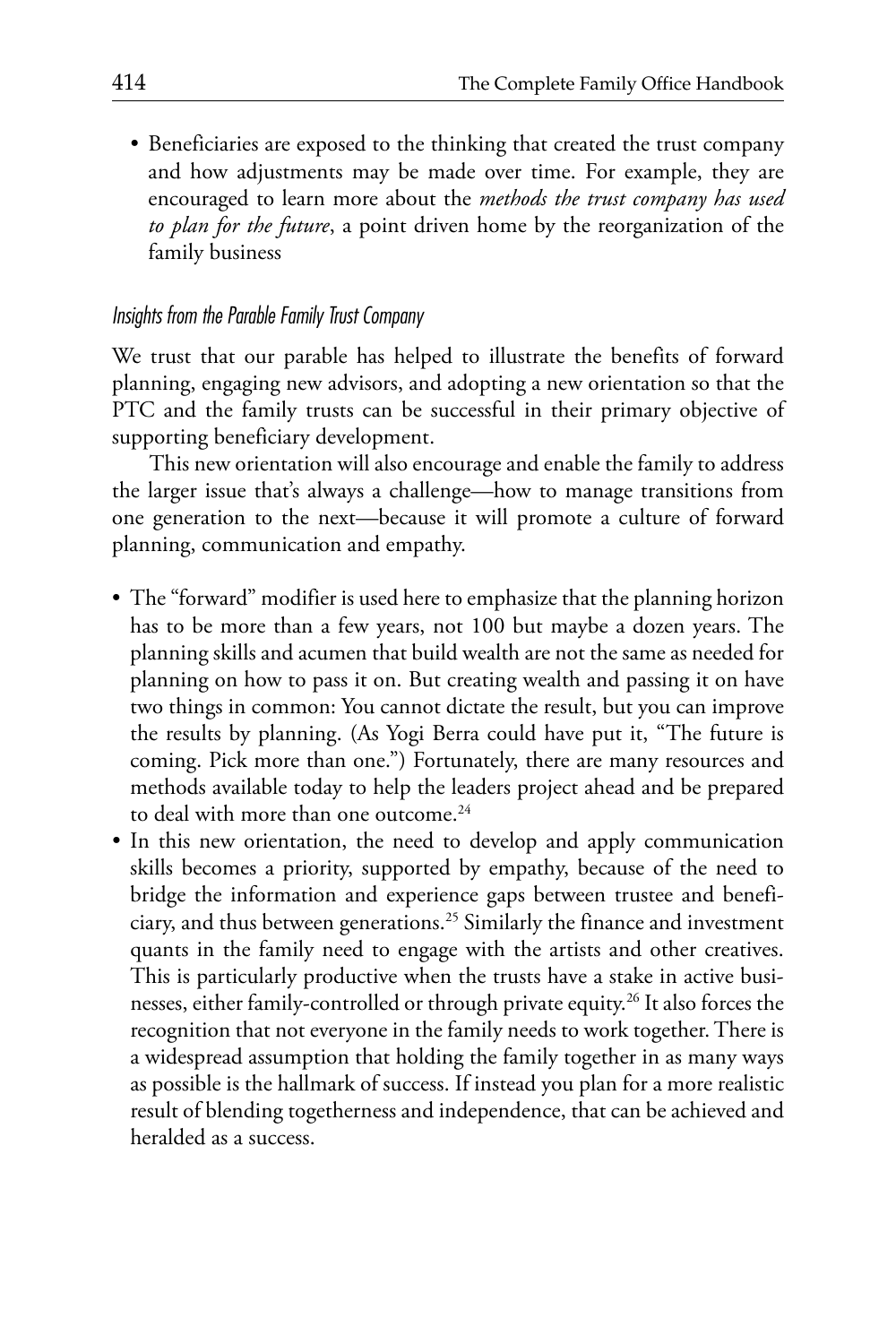• In this process, it is helpful to remember that, as the family moves through time, it is influenced by the larger communities around it, both local and global and in between. Senior generation family members must acknowledge the reality that societal norms change, causing younger family members to develop different values on topics such as climate change or "humane" H.R. policies. More fundamentally, the differences in how people learn, as influenced today by ubiquitous media and technology, can influence how they work together.

The resources and commitment applied to creating and operating a PTC provides the ideal environment for the family to address in this way the full potential of the family trusts by creating and maintaining the best trust management culture. That's not a burden. That's an advantage that will reward the effort with an enduring and productive trustee-beneficiary experience. Time and effort devoted to family governance in this way is well spent. As Patricia Angus explains, "Whether they realize it or not, families already have a way of governing themselves. There are psychological ways of making decisions that are ingrained in the family. And, for the lawyers in the group, it's obvious that they already have governance responsibilities—corporate boards, owners, trustees, beneficiaries, and co-owned assets. The question is whether they want to be intentional—and successful—at it, or not."<sup>27</sup>

#### **Conclusion and Final Thoughts**

Deciding whether and how to create and operate a PTC involves a lot of choices. Some of these choices provide the opportunity to the family to address their specific needs, while others are more of a burden than a benefit. In weighing the choices, and in deciding the more fundamental question of whether to create a PTC, it is important to acknowledge that none of the choices for managing and transitioning family wealth are simple, unless the family is prepared to give up substantial control and flexibility (and likely create a structure that has a shorter life before it or will need to be fixed).

In its operating principles and practices, we recommend that the family take advantage of the power of a PTC to encourage their trustee's active engagement with the beneficiaries to help them assess their needs and to support their dreams, rather than be a passive adjudicator. The PTC offers the best environment for re-orienting the family trusts to fulfill this primary purpose, that is, benefiting the beneficiaries.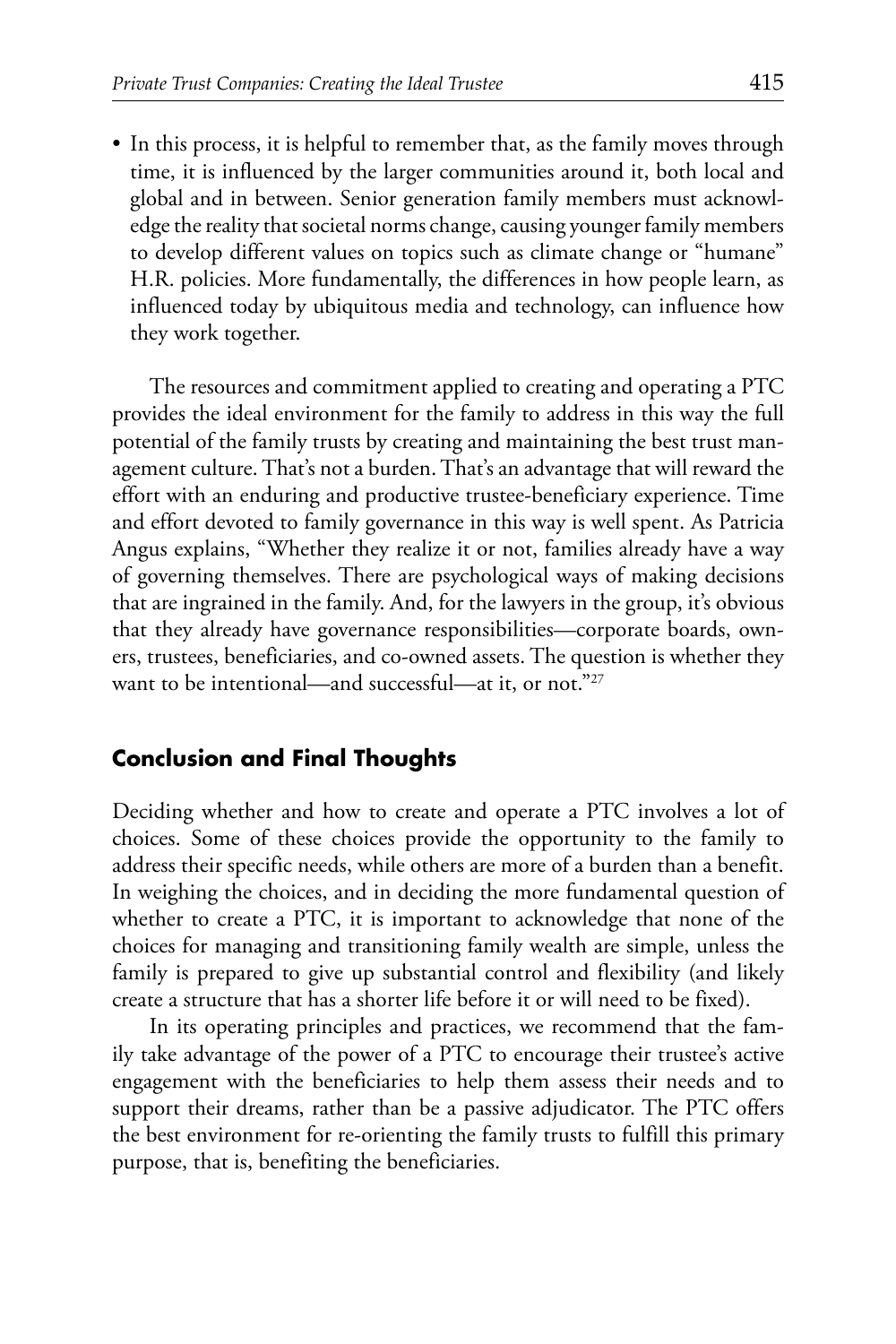This recommendation also grows out of observations that the most enduring structures in wealth management follow principles and practices that positively embrace the transition to the next generation rather than follow a negative culture that dwells on fear of loss. Creating a culture based on shared knowledge and values will become even more important in the future as the pace of change accelerates and nothing seems permanent. Every generation is naturally inclined to challenge inherited decisions, and the increasing pace of change in almost every aspect of society will accentuate that instinct. Trusts used to be immune from change, but those days are past. The success in wealth management can only continue over time in a culture that naturally engages the next generation to "buy in" so that the younger family members have had a meaningful voice in where the family and its trusts are headed.

#### **Notes**

- 1. Often called the "Discretionary Decisions Committee" or "Beneficiary Relations Committee."
- 2. See IRS Notice 2008-63, 2008-2 CB 261.
- 3. See 17 CFR Section 275.202(a)(11)(G)-1 (2015).
- 4. Permitted at this time only in Missouri, Nevada, New Hampshire, Ohio, Wyoming, Pennsylvania, and Florida.
- 5. . Federal banking regulators are specifically not mentioned as an alternative regulator because, currently, procuring a national banking association license with related trust powers is very difficult and extremely expensive (e.g., in terms of required regulatory capital, etc.). Accordingly, a national charter is not a practical option for even the most affluent families in the United States and will continue not to be an option until major change occurs at the respective federal agencies.
- 6. A "bank" is exempt from the requirement to register as an investment adviser with the SEC under the Advisers Act of 1940. For this purpose, a "bank" includes a trust company that is *licensed and examined* by a federal or state regulator. Investment Advisers Act of 1940, 15 USCS Section 80b-2(a)(2) & (11) (2020).
- 7. Fla. Stat. Section 662.141 (2020).
- 8. For example, South Dakota requires quarterly meetings in that state for a private trust company created in that state. S.D. Codified Laws Section 51A-6A-15 (2020).
- 9. That is, the jurisdiction that provides the entity with the legal authority to conduct a PTC trust business.
- 10. For example, South Dakota treats the unauthorized conduct of a trust business (that is, unauthority provision of fiduciary services) as an unclassified criminal misdemeanor, punishable by fine. S.D. Codified Laws Section 51A-6A-11 (2020).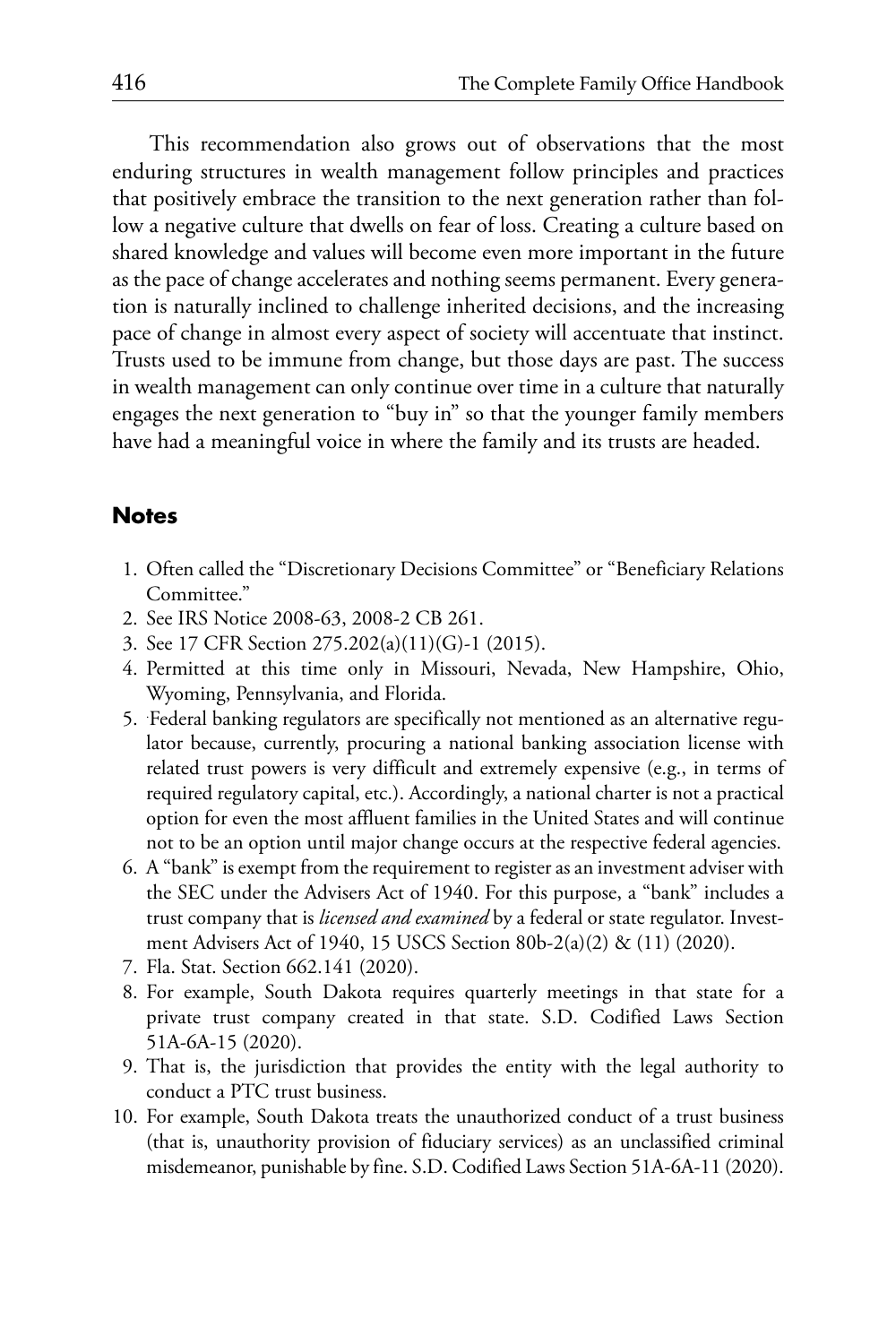- 11. In the context of a marital trust, this distinction between "income" and "principal" is important because often a person's surviving spouse is entitled to all trust accounting "income" but may not be entitled to any principal.
- 12. The Prudent Investor Rule creates the parameters within which a trustee generally can invest trust assets, for example, can a trustee employ modern portfolio theory and look at the risk and return profile of a portfolio as a whole when investing in particular assets, or must the trustee make a determination on an asset-by-asset basis without regard to the overall portfolio?
- 13. For example, Florida and South Dakota require one state-resident director: Fla. Stat. 662.125 (2020) and S.D. Codified Laws Section 51A-6A-13 (2020).
- 14. For example, South Dakota Trust Company.
- 15. Wyoming historically did not allow reciprocity for trust companies but in recent legislation allows reciprocity for regulated PTCs but interestingly not commercial trust companies. Wyo. Stat. §13-5-219 (2020).
- 16. For example, New Hampshire, Nevada, Tennessee, and South Dakota.
- 17. For example, New Hampshire and Tennessee.
- 18. We also seek states that permit elective community property asset trusts, resulting in 100 percent step up in basis for federal income tax purposes at time of first to die of a married couple, but such laws are currently found only in Alaska and Tennessee.
- 19. For example, Wyoming.
- 20. As Mary Duke has commented from her wide experience, "A trust would not exist but for the existence of the beneficiary, and yet so much of the work of trustees has been focused on administration and investing. . . . Many trustees treat distributions as a mechanical, "tick-box" exercise. . . . the work of fiduciaries has become a business. . . . This focus on numbers—by both regulators and business heads—has reinforced the tendency of trustees to focus on things that are easily measured." Correspondence with Mary K. Duke, independent advisor to families, and Founder, High Road Advisors, February 2020.
- 21. Hartley Goldstone and Kathy Wiseman, *Trustworthy: New Angles on Trusts from Beneficiaries and Trustees* (Denver: Trustscape, LLC, 2012), 45.
- 22. Ellen Miley Perry, *A Wealth of Possibilities: Navigating, Family, Money, and Legacy*, (Washington, DC: Egremont Press, 2012).
- 23. This is a composite fictional set of facts and issues that represents the views and experiences of several different families and advisers.
- 24. We can manage for future risks if we admit our level of ignorance and adjust accordingly. "The core of the illusion is that we believe we understand the past, which implies that the future also should be knowable, but in fact we understand the past less than we believe we do." Daniel Kahneman, *Thinking, Fast and Slow* (Macmillan, 2011). Rafael Ramírez and Angela Wilkinson, *Strategic Reframing: The Oxford Scenario Planning Approach* (Oxford University Press, 2016). Thomas J. Chermack, *Scenario Planning in Organizations: How to Create, Use and Assess Scenarios* (Berrett-Koehler Publishers, 2011).